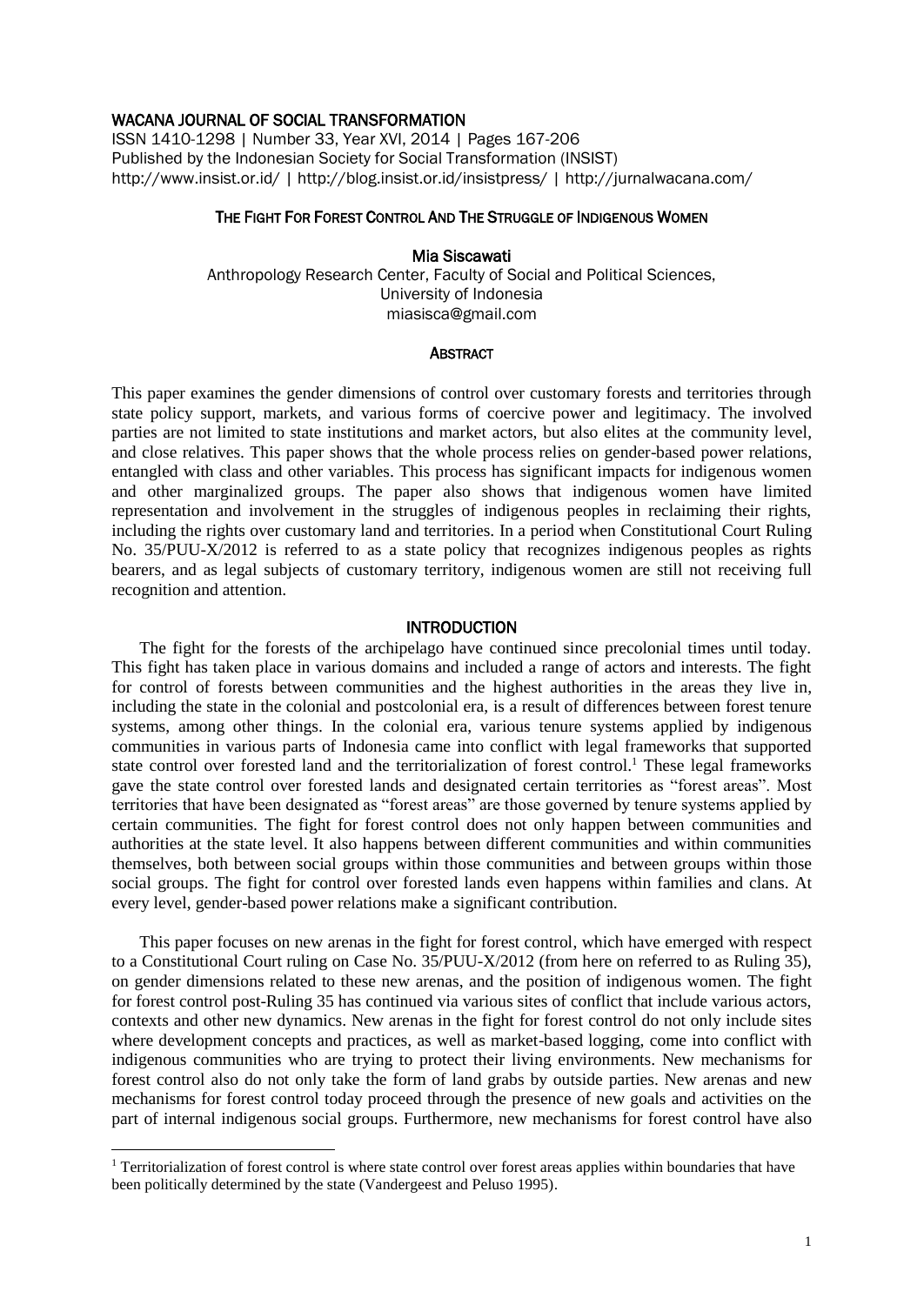appeared via new actors, supported by new legal instruments that have been employed to override or oppose old practices in forest governance. These mechanisms work via various forms of power relations based on gender, social class, and other social-cultural factors.

By using the terminology "forest control", the author is referring to the concept of "land control" coined by Peluso and Lund (2011), that is, practices that regulate or consolidate various forms of access and claims over forests, as well as various forms of exclusion faced by certain social groups at certain times. Land control can be carried out by fencing off or enclosure of land, territorialization, legalization, as well as via force and violence (including threats of violence). In this paper, the author employs the concept of "forest control" that was developed by Peluso and Lund (2011) while using a feminist lens. In particular, the author uses a combination of concepts from feminist political ecology and applies a feminist lens to theories about exclusion of access and power in the management of agrarian resources.

Discourse on the fight for forest control in Indonesia until now has focused more on processes of contestation between the state and society, especially indigenous societies and other local communities. "Society" is often seen as a homogeneous entity. There is still limited attention paid to the heterogeneity of "society", where gender, social class, and various other socio-cultural aspects make an important contribution to the formation of sub-groups within "communities" and the various identities of members of those sub-groups. Aside from that, aspects of gender and various forms of gender inequality brought about by forms of control over forests – in particular the inequality experienced by most women in various social positions in their communities – have not yet become important aspects of the discourse.

This paper explores how gender, both as a cultural construct and as an analytical concept, together with class and other variables, is an important aspect in examining various problems brought about by forms of control over forests in Indonesia and the range of responses to this control. This paper explores the road to Ruling 35 from a feminist perspective. Furthermore, the paper discusses the position of indigenous women in the new arenas of the fight for forest control post-Ruling 35, by posing some critical questions.

The structure of this paper is as follows: first, the author will explain the conceptual approach, namely to understand the fight for forest control using a feminist lens. This section will be followed by a narration of the socio-cultural dynamics of forest control by looking at a case study. The author will then discuss several important notes on gender inequality in forest tenure and forest governance that arise from the case study. In the framework of understanding how gender inequality occurs at various levels, the author will investigate the dimensions of gender in the genealogical control of forests in Indonesia. After that, the author will explore gender dimensions in the process of the fight for forest control in Indonesia, including within efforts to reclaim control over indigenous-owned forests as initiated by the Indigenous Peoples' Alliance of the Archipelago (*Aliansi Masyarakat Adat Nusantara*, AMAN) and by supporters of the indigenous social movement in Indonesia. In the final section of the paper, the author will discuss the position of indigenous women in the indigenous social movement and explore steps to create the type of situation that the feminist philosopher Nancy Fraser calls "parity of participation to bring about change" (Fraser 2005).

## UNDERSTANDING THE FIGHT FOR FOREST CONTROL VIA A FEMINIST LENS

The approach used in this paper is a combination of feminist political ecological concepts and the application of a feminist lens to theories of exclusion of access and power in agrarian resource management. This combination of various conceptual approaches is useful for investigating how gender dimensions in the web of power relations operate in new arenas of the battle for forest control in Indonesia, and especially in new arenas that are still emerging post-Ruling 35.

The concept of feminist political ecology was developed based on approaches to political ecology. As an analytical framework, political ecology is often applied to identify political, economic and social power, based on a series of processes in the degradation of natural resources (Blaikie and Brookfield 1987). The concept of political ecology is also applied to investigate how the context of practical land use at the local level, as well as broader social, economic and political systems, have important roles to play in the decision-making process by land users (Peet dan Watts 1996). Aside from that, political ecology is also used to explore inequality of access and control over resources and to investigate the complexities of association, both in the analytical realm and at a practical level,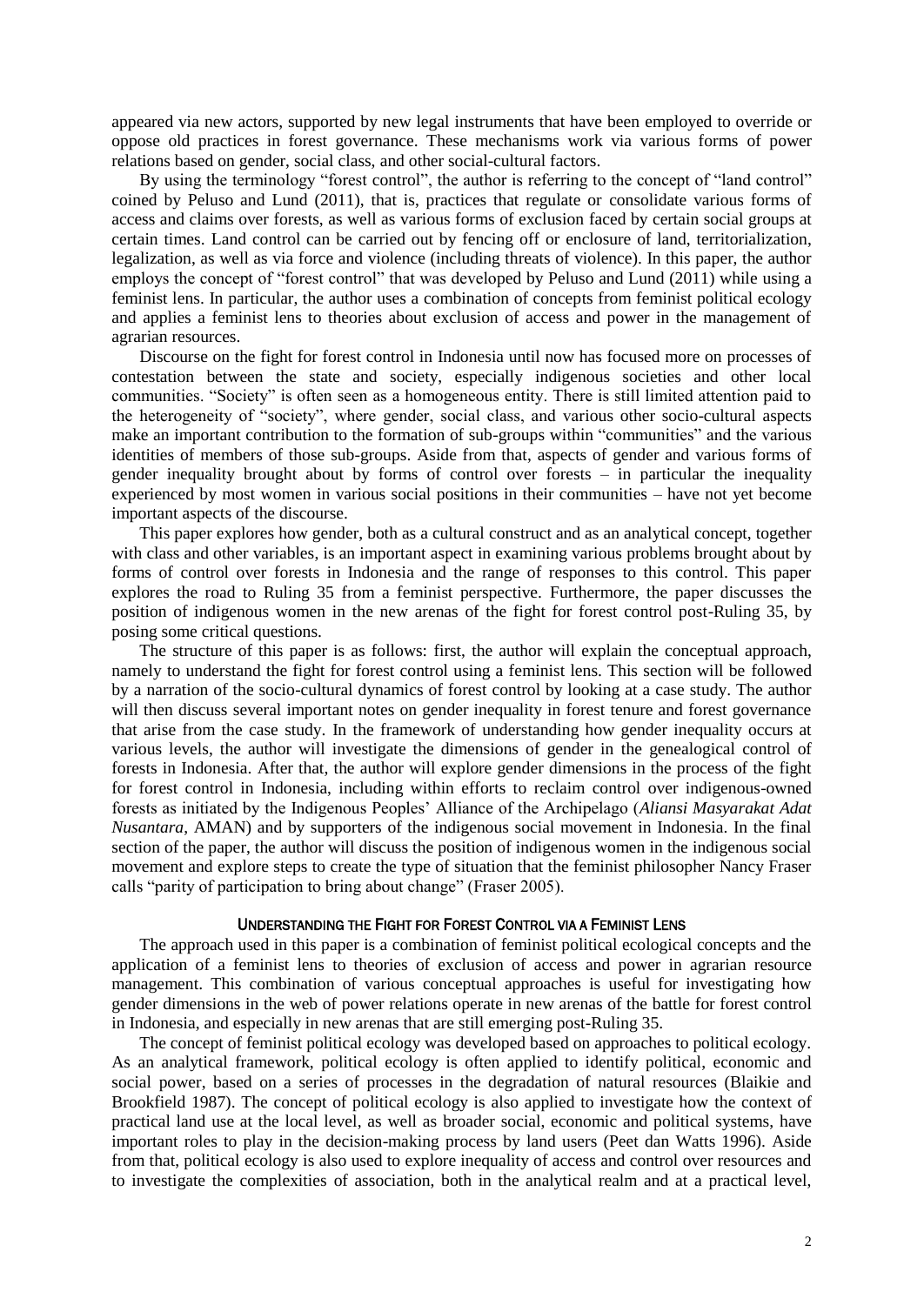between environmental politics and civil society institutions, where knowledge and practices of resource management are developed, negotiated and contested (Peet and Watts 1996).

Feminist political ecology places gender as an important variable – together with other variables such as class, caste, race, culture, ethnicity and others – in shaping various processes related to the access to and control over resources, ecological change, and the actions of local men and women in sustaining the sources of their livelihoods (Rocheleau, Thomas-Slayter, and Wangari 1996). Aside from that, the analysis avoids looking at "gender" via a categorized or descriptive approach. Feminist political ecology discourse adopts a contemporary framework that places "gender" as an analytical concept to investigate how power relations work (Butler 2004; Cornwall 2007).

Feminist political ecology is used to introduce, research and translate "various local experiences in the context of the process of economic and environmental change at the global level". Feminist political ecology brings together three major themes: (1) that knowledge is gender-based; (2) that rights to resources are gender-based, including property, natural resources, space and various mechanisms related to rights, both by using a legal approach as well as traditional systems that contain dimensions of gender; and (3) that environmental politics and grassroots movements are gender-based (Rocheleau, Thomas-Slayter, and Wangari 1996). Various studies have been carried out under the theory of feminist political ecology to explore how the struggle to maintain access to and control over forests and other natural resources that have become sources of livelihoods is closely related to the formation of a community's identity (Elmhirst 2011; Harris 2006; Nightingale 2006; Li 2000; Li 2001).

The theory of access (to land and other resources) places central attention on who benefits from what resources and via which processes they benefit from those resources. This theory relies on "an empirical focus on various situations regarding *who* can (and cannot) benefit from *what* resources, *how* and *when* (that is, under which circumstances)" (Neale 1998:48 — italics in original, as quoted by Ribot and Peluso 2003). Furthermore, this theory advises its proponents to explore networks of power that enable certain stakeholders to obtain, control, and defend access to certain resources. Different individuals and institutions can have and apply different networks and centres of power. For this reason, certain individuals, social groups and institutions can obtain power over access to resources (directly), while other stakeholders (starting from the individual level, up to groups and institutions) must defend their access via those in power.

According to the theory of access as developed by Ribot and Peluso (2003), there are several important mechanisms to obtain, control, defend and maintain access, one being the mechanism to gaining access via rights, or what is known as rights-based access. Other mechanisms are categorized as structural or relational access mechanisms, for example, access to authority, access to knowledge, access based on social relations, and access via social identity (Ribot and Peluso 2003).

Application of the theory of access by using a feminist lens can help us to understand how women and other marginalized groups in communities obtain, control, defend and maintain access to forests. In many places, women from various social groups must negotiate with people close to them to obtain control over forest land and resources. They must also negotiate with other external parties, starting from businesses that hold forest concession permits, to government stakeholders that control authority over the designation of protected or conservation areas. These stakeholders apply their power over forests via various mechanisms, processes and social relations.

The theory of access helps to explore explanations about situations where not all parties hold rights pertaining to power over forests, including those supported by legal instruments, and can automatically obtain access to forests. Constitutional Court Ruling No. 35 is a new legal instrument that acknowledges the rights of indigenous communities to hold authority over customary forest land. However, the varied responses that have emerged from various state institutions other than the Constitutional Court have shown that simply acknowledging rights to control over forests does not automatically give indigenous communities access to forests. Meanwhile, unequal power relations at the internal level of indigenous communities mean that indigenous women and other marginalized groups in their communities must continue their struggle to obtain, control and maintain their access to forests.

A combination of the approaches described above, namely the concept of forest control and the theory of access with a feminist lens as well as a feminist political ecology lens, is used by the author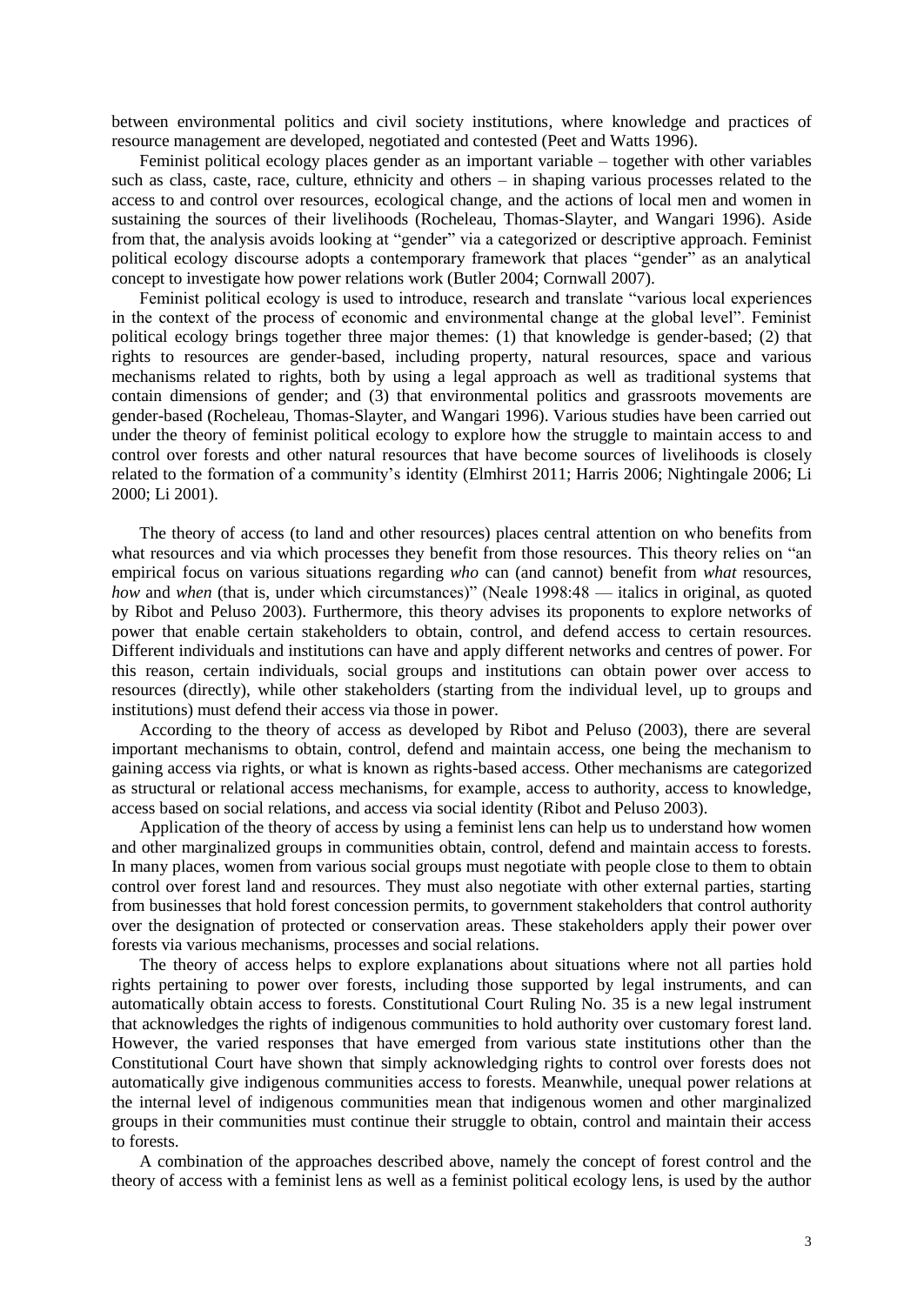to examine the extent to which the legal support granted by Constitutional Court Ruling No. 35 has implications for women and other marginalized groups in indigneous communities.

Efforts to investigate the position of indigenous women and other marginalized groups in the context of the battle for forest control must also be supported by an examination of the extent to which exclusive power circles operate.

A series of processes related to control over access to forests and processes to obtain and maintain access for indigenous communities, and especially indigneous women and other marginalized groups within their communities, occur via various mechanisms and involve various actors, who all work within power networks that exclude certain individuals, certain social groups and certain institutions.

Exclusive power to work via various processes and with various actors, both via the state and corporations, is based on excavating natural resources, via policymaking related to development and other strategic policies that are related to market forces, via violence and threats of violence to communities in the process of dispossession of land, as well as via various forms of legtimacy, including legitimacy that comes from within and/or is closely related to communities themselves, or what is known as "intimate exclusion" (Hall *et al*. 2011).

#### EXPLORING FOREST CONTROL THROUGH WOMEN'S WORDS

To understand gender aspects in the dynamics of forest control, the author will present a case study on the lives of indigenous women in facing issues of forest control. By unearthing and shedding light on fragments of stories that will serve as a case study in this paper, the author will consciously work from a feminist approach. The narration of women in the stories below constitute experiences and knowledge that are partial and are tied to the backgrounds of those telling the stories. Efforts have been made to explore stories that are linked to the position of women in developing various responses to social and political processes that occur in various sectors in order to give a feminist perspective.

A feminist persepective is one that is heavily coloured by a "commitment to the empowerment of women and other marginalized groups" (Sprague and Zimmerman 1993 in Hesse-Biber, Leavy, and Yaiser 2004:15). This approach enables women from various groups (with different social backgrounds) as well as other marginalized groups to have space to share their experiences and knowledge. A feminist approach aims to understand the situations and problems faced by women and other marginalized groups by placing them not as objects of study, but as subjects. Furthermore, a study conducted using a feminist approach is deliberately biased toward and involving of women and other marginalized groups, or what is known as "engaged research" (Hesse-Biber, Leavy, and Yaiser 2004).

One method using a feminist approach that can give significant space to women to share their experiences and knowledge is called "women's stories". This method follows a process of unearthing, listening, recording and shedding light on the stories of women who are related to the greater narrative of a certain event. The stories that are told are strongly influenced by the personal experiences and social backgrounds of the individual storytellers. The series of stories collected not only complete the greater narrative of a certain event, but can in fact become their own narrative that can illustrate a trajectory of social change in a certain area. This method also enables women and other marginalized groups as subjects to find their own space in the area of study. The stories that they tell not only provide supporting data for further analysis, but can also form a major part of a separate study.

### IBU ASIH'S STORY2 AND FENCED CUSTOMARY TERRITORIES WITH A CONSERVATION FUNCTION

Ibu Asih is a middle-aged woman who was born and raised in a village in the highlands of western Java. Administratively, her village is located in the province of Banten. Ibu Asih's village is part of a unit of 15 sub-groups of an indigenous community that calls itself Kasepuhan Banten Kidul. The residents of Ibu Asih's village are split into two, that is, as followers of two sub-groups of Kasepuhan Banten Kidul. Each sub-group has its own institutional structure and center of governance,

**.** 

<sup>&</sup>lt;sup>2</sup> A concise version of Ibu Asih's story is presented in Siscawati and Mahaningtyas (2012). The story was uncovered by the author over a long period of interaction with Ibu Asih herself as well as with her community at various times since 1998, including while conducting field research using a feminist approach for a multi-sited ethnography project initiated by the author from 2007-2010 for a dissertation.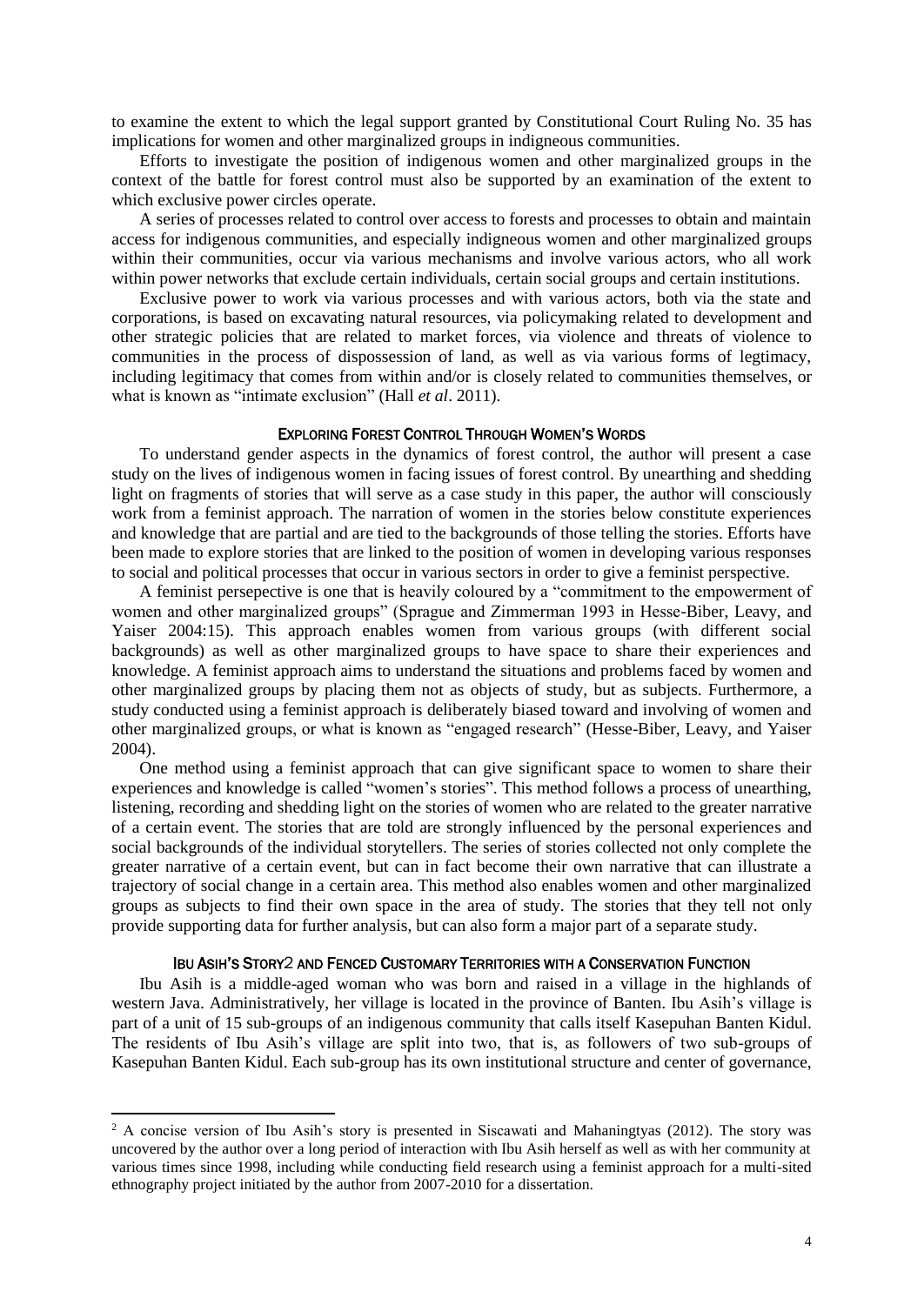with each located in a different village. Ibu Asih is a member of only one of the sub-groups in Kasepuhan Banten Kidul.

The territory of the indigenous communities of Kasepuhan Banten Kidul is located in the highlands of the western part of the island of Java. Administratively, the territory straddles three districts and two provinces, Banten and West Java. The customary territory of Kasepuhan Banten Kidul is one of the few locations in Java still covered by tropical rainforest. Since the push for conservation in the early 1990s, this area came to be known as part of the Halimun ecosystem (Hanafi, Ramdhaniaty and Nurzaman 2004). The forests of the Halimun ecosystem are part of the remaining mountainous forest ecosystem on the island of Java. The Halimun ecosystem contains three types of forest ecosystems: lowland rainforest, sub-mountainous forest, and mountainous forest. The combination of a hilly terrain that rises and falls into valleys, blanketed in vegetation in gradating shades of green formed by strata of trees and other plants, and overlaid with a layer of fog that creates a mystical atmosphere, strikes a stunning image for visitors seeing the area for the first time. However, behind this natural beauty rages a series of agrarian conflicts with a very long history.

While studying oral history and legends, Adimihardja (1992) said that the history of the people of Kasepuhan Banten Kidul bears several connections to the fall of the last Sundanese Hindu Kingdom, called Padjadjaran Raya, the center of which was located in the Padjadjaran Princedom in Bogor, in around 1579. Oral history regarding the battle of the Banten Islamic Sultanate in 1579 that was said to have caused the fall of the Padjadjaran Hindu Kingdom, was recorded in written history by Tubagus Roesjan in 1954. Based on these oral and written histories, Adimihardja (1992) said that 800 members of the Padjadjaran Kingdom managed to escape. The majority of these escapees were members of various hierarchies within the special forces of the Padjadjaran Kingdom. They managed to run away and hide in various remote areas in the highlands of Banten, and since then have separately formed the various social groups that later became known as Kasepuhan Banten Kidul.<sup>3</sup>

The society of Kasepuhan Banten Kidul applies a customary system of forest management and control. Part of the customary territory of Kasepuhan Banten Kidul is managed communally. Meanwhile, in other parts of the Kasepuhan Banten Kidul territory, land is managed individually (usually by families). Lands that are managed communally are those in areas designated as protected forest (known as *leuwung tutupan*), reserve forest (known as *leuwung titipan*), and forest that can be used (known as *leuwung garapan*). Areas designated as *leuwung tutupan* are kept as protected areas to maintain the ecological, social, cultural and spiritual functions of the forests. Areas set aside as *leuwung titipan* or reserve forest can be used at certain times (and their management is carried out via a special access mechanism) to fulfill basic needs including for food, medicine and building materials. *Leuwung garapan* are forests that can be cleared by members of the Kasepuhan Banten Kidul community and are conserved to become dry farmland or mixed gardens. Managing access to these lands as mentioned above is in the hands of the *Abah* as the traditional leader.

Until today, there has never been a female customary leader of Kasepuhan Banten Kidul. Based on direct observation by the author on various occasions between 1998 and 2003, women's involvement as participants in customary fora has been very limited. In the majority of communities in Kasepuhan Banten Kidul, women have close relations with customary leaders, both via family relations and marriage, as well as other close relationships, and are usually responsible for carrying out tasks related to provisions and other supporting logistics. Although they are not present as participants in customary fora, these women from elite groups still have the opportunity to listen in on discussions from behind bamboo walls and/or from areas adjacent to the discussion space and other gathering places. This is made possible because these women are assisted by women from common circles (they call themselves "followers") who do all the work of providing food and drink, and arranging the provision of raw materials. This work is done inside the kitchen of the Abah's house.

The customary traditions of Kasepuhan Banten Kidul enable women to have inheritance rights over land and other property, such as houses and livestock. However, some families give greater access to men because, they say, men have a greater need for land to support their traditional role as the head of the household. In several areas, men from families with a high social status, such as families of customary leaders and other officials, have even greater access. This is because customary

1

<sup>&</sup>lt;sup>3</sup> Various other groups are included in the Kanekes community, also known as the Badui, a social group whose territory is located in the Banten highlands (Adimihardja 1992: 21–22).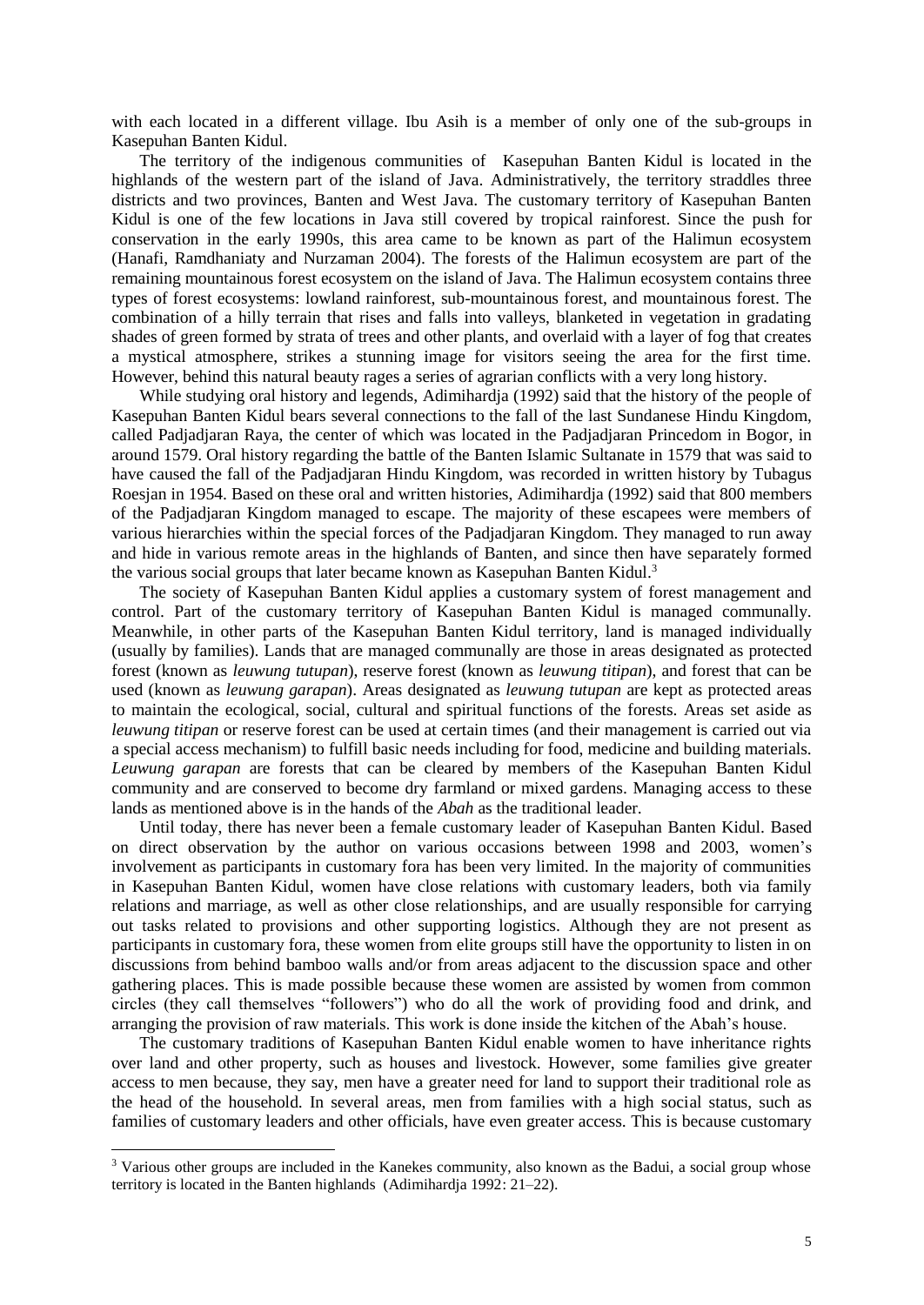leaders and officials have access and control over various resources that can support the process of expansion of clearing and controlling land. But women in Kasepuhan Banten Kidul, and especially those from non-elite circles, are persistent in obtaining and maintaining access and control over land. Ibu Asih, who calls herself a *jeulma leutik* (one of the little people) because she is not related to a customary leader, is one of these women.

Ibu Asih has access to five small plots of *leuwung garapan* land. The area of each plot of land is around 200 meters squared. Although she does not have a certificate for any of the land, the plots are considered as "her land". The first plot she inherited from her parents. At first, this plot only produced a very limited rice harvest because of issues related to water. Ibu Asih thought long and hard about a way to direct water to her land. She began to look for a source of water from the mountain and created a channel of water to her land. After adding more water, Ibu Asih began to expand her land. The area in which the land was located was an area controlled by the Kasepuhan (which is what Ibu Asih and many women in her circles call the leaders of Kasepuhan Banten Kidul). In accordance with tradition, Ibu Asih gives a portion of the rice harvest from her land to the Abah (the Kasepuhan leader), which is then included in the Kasepuhan rice storage barn.

Ibu Asih said that in the mid-1980s, she began to be regularly chased by people who many of her neighbours called "forest keepers". These forest keepers said that the territory in which her land was located was state forest land. According to Ibu Asih, the forest keepers "controlled people's land by wearing uniforms and carrying bags and documents". In fact, these forest keepers were local residents. They also owned cultivated land and would pay what Ibu Asih called the "yearly harvest tax" to the neighborhood chief and to the Kasepuhan. Although Ibu Asih knew that the forest keepers were local residents, she was continually haunted by the fear that she would be reported to the police and imprisoned. Nonetheless, she continued to cultivate her land. Several times she was arrested by the forest keepers and forced to give over a portion of her harvest. Ibu Asih called this "forest keepers' tax".

Similar experiences are found among many *jeulma leutik* (non-elite) women in her village.

Ibu Asih's second plot of land, also with an area of about 200 meters squared, was bought by Ibu Asih as a result of her hard work after she ended her second marriage. Ibu Asih worked hard as a laborer for her relatives and neighbors, and saved for more than 10 years to buy the plot of land. Although Ibu Asih "bought" the land from her neighbors, when examined from the concept of formal property regimes, the land did not "belong" to Ibu Asih, even though her neighbors had "sold" it to her. Control over this plot was in the hands of one of the customary leaders. Other people outside of Ibu Asih's community would easily refer to this land as "customary land". In order for her to "own" the plot, Ibu Asih paid an amount of money to gain access to manage the land. In other words, Ibu Asih paid those who previously held access to the land to direct access to one portion into her hands. While Ibu Asih refers to the plots as "her land", she is aware that the control over both plots of land is in the hands of male customary leaders in her village. According to Ibu Asih, based on the tradition of her village, customary leaders who had control over the land gave permission to her parents and neighbors to transfer access to her to use it via a process of inheritance and monetary transactions, under the condition that the customary leader would receive a certain portion of the harvest from the land. Ibu Asih manages both plots as fields or dry farmland. She makes use of the two plots of land by planting a local variety of field rice and other plants to meet the subsistence needs of her family.

The third and fourth plots of land managed by Ibu Asih are "her husband's land", that is, they belong to her third husband. The fifth plot of land is "joint land", or land that was "bought" by Ibu Asih and her husband. Again, the object "bought" in this instance is access to use the land. As with the first and second plots of land managed by Ibu Asih, access to manage the three other plots (that is, the third, fourth and fifth plots) are controlled by the male customary leaders of her village. Because of this, Ibu Asih and her husband must direct a portion of their harvest from each plot of land to the customary leader. Ibu Asih says that this is done by herself and her husband as part of the tradition of their village. She says that this tradition is part of the regulations of the Kasepuhan to manage the use of certain areas that are already regulated by the Kasepuhan to be handled, so that there are no overlapping claims over plots of land in that area. This area is usually referred to by the elite as *leuweung garapan*. Ibu Asih says that she and other women from her circles do not fully understand the meaning of the term and the mechanisms for its regulation. Nonetheless, Ibu Asih and the other women still continue the tradition of transferring access to land (by way of inheritance, selling and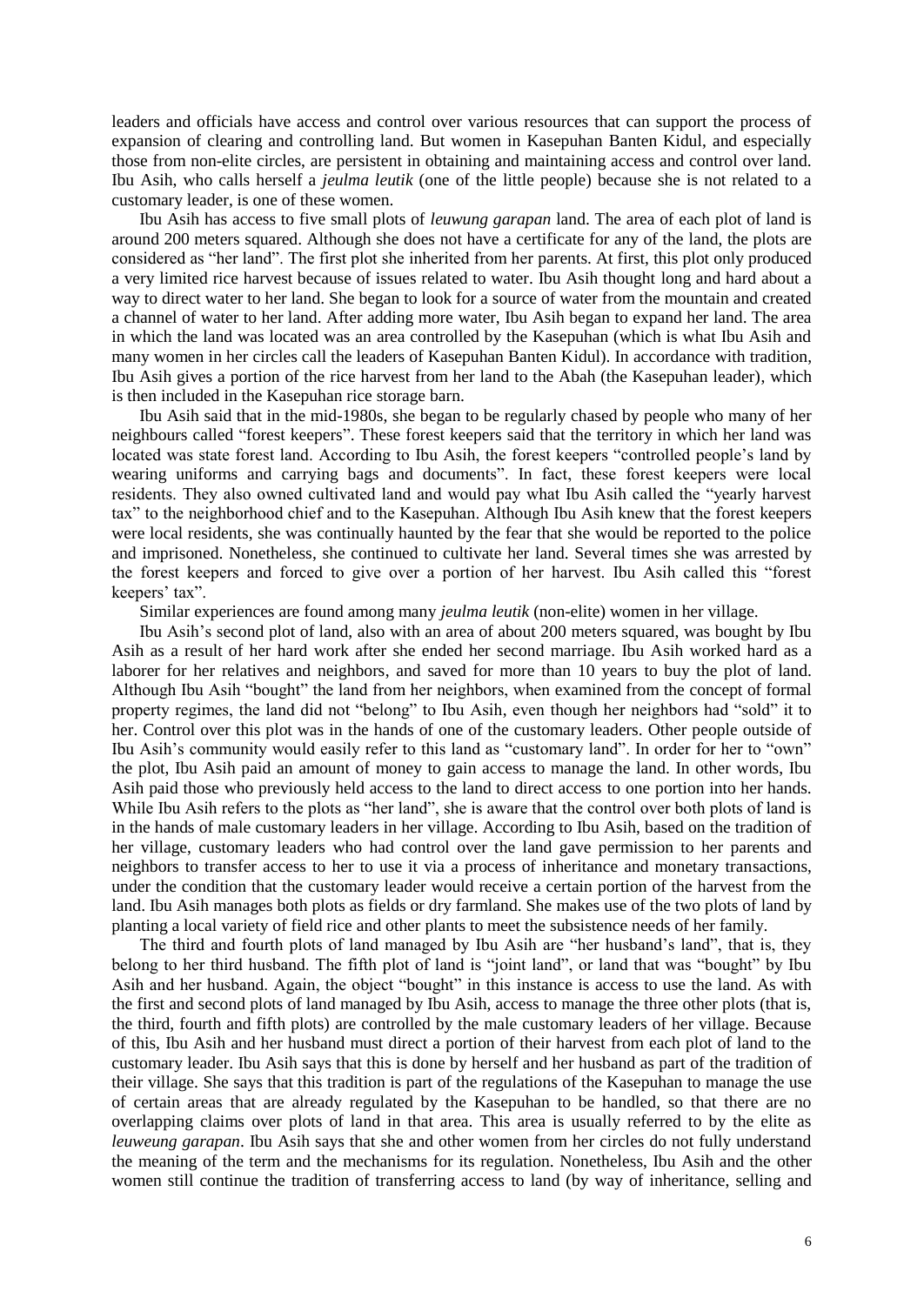buying), the control of which is in the hands of customary leaders. The tradition of submitting what they call "harvest tax" also continues.

Sharing a portion of the harvest as a way to maintain access to use of land has turned out to become a problem for Ibu Asih and her family. The remainder of the harvest from the plots of land controlled by Ibu Asih is not enough to meet the basic needs of her family. Ibu Asih has adopted a way to survive, including by marrying off her daughters at a relatively young age and sending two of her daughters to big cities to work as household help. All of Ibu Asih's daughters have only completed a primary school (SD) education. This situation is not unique to Ibu Asih's family. Early mapping of violence against women in the management of natural resources as initiated by the National Commission on Violence Against Women (Komnas Perempuan) in the period of 2008-2010 found a similar situation among several groups belonging to the Kasepuhan Banten Kidul (Komnas Perempuan 2010).<sup>4</sup>

All of the mechanisms mentioned above operate in a context in which since the end of the 1970s the Indonesian government has claimed that all land in the customary territory of the Kasepuhan, including several types of customary forest land, mixed gardens, farmland fields and wet rice paddies, are to be defined as state forest and state land for other purposes. The policy referenced by the government in defining the majority of Halimun area as state forest is Law No. 5 on the Basic Provisions of Forestry, passed in 1967 (later revised as Law No. 41 of 1999 on Forestry). This law was adopted from a colonial policy that claimed that all unowned forest land was to be considered as state land. At the beginning of the New Order, the Indonesian government, via the Ministry of Forestry, began to divide up the Halimun area into several zones: production forest land managed by Perhutani as the state-owned forestry company; conservation land managed as nature reserve and managed directly by the Directorate-General of Forestry; and farming/agriculture and mining land managed by companies, both state-owned and private. With permits issued by the central government, state-owned and private companies managed mining lands (including for gold-mining under the management of PT Aneka Tambang) and farmlands managed by state-owned and private companies for producing commercial commodities such as tea and rubber.

In 1993, nature reserve areas of the Halimun area were developed to become the Mount Halimun National Park. In 2003, the Forestry Department decided to expand the national park, by changing the status of forests previously designated as production forests and controlled by Perhutani to become conservation forests. Since this change, almost all of the Halimun area has been designated as conservation forest and has come under the management of the Mount Halimun National Park, which is a technical unit of the central government under the Forestry Department. The designation of the Mount Halimun National Park in 1993 and its expansion in 2003 has already created more limitations for the people of Kasepuhan Banten Kidul.

The expansion of the area of the Mount Halimun National Park has meant that all of the plots of land controlled by Ibu Asih and her family, as well as those controlled by other residents of Kasepuhan Banten Kidul, are now part of the national park. Government stakeholders did not communicate the expansion of the national park with the common residents and women, especially not those from lower social classes like Ibu Asih. She and some of the other women in the same social class from the same village received the information on the expansion of the national part from a nongovernmental organization (NGO) that was already working together with the people of Kasepuhan Banten Kidul in the framework of advocating recognition of their rights. This NGO also provided information on how the steps taken by the government as well as other relevant regulations impacted on their area. Ibu Asih said that although the NGO had already worked in her village for some time, most of the activists involved had worked with the customary leaders and other informal leaders from the village who were mostly men from elite families. Ibu Asih said that she eventually began to interact more with the organization when it began to recruit female field workers and began to develop activities especially for women, so that she and other Kasepuhan women, and particularly those from similar backgrounds, had space to fully participate.

**.** 

<sup>4</sup> The initial mapping was conducted by Komnas Perempuan in cooperation with Bina Desa, Walhi, RMI-Indonesian Institute for Forest & Environment, Debt Watch Indonesia, the Institute of Dayakology, and the Semarang Legal Aid Foundation (LBH Semarang). The author worked as a member of the steering committe for the initial mapping project.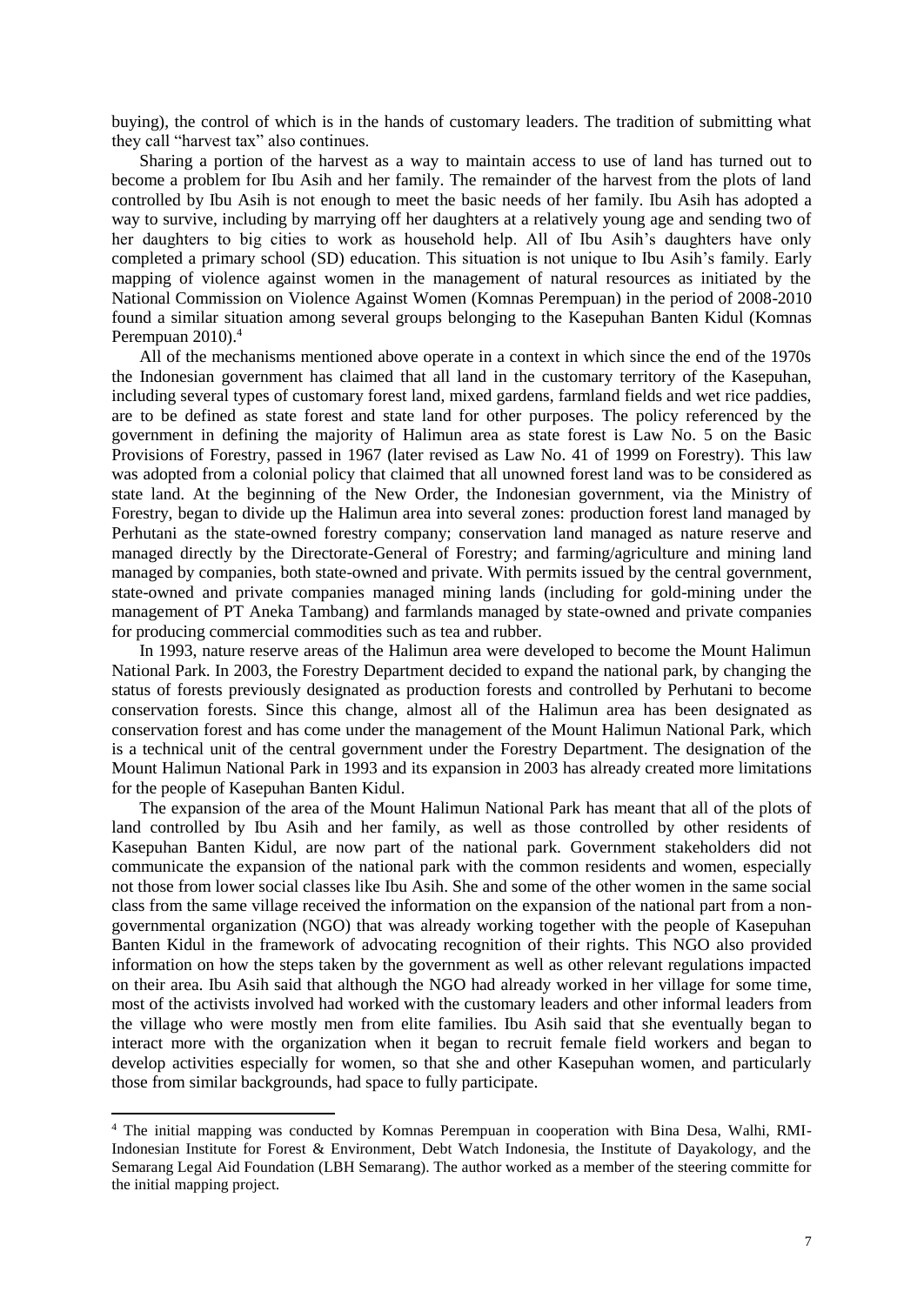The NGO that assisted Ibu Asih's community no longer works intensively with her village. There are several reasons for this, from institutional problems to weak funding within the organization.

Various sources of new information, including those related to the framework of the new policy, cannot be accessed by women, including those from non-elite groups like Ibu Asih. Ibu Asih's community has actually already registered with AMAN, but most of the newest information is still only circulated among male customary leaders and other elite men in Ibu Asih's community.

Several lessons can be taken from Ibu Asih's story and those of other women in the same social group. Within an area managed by a traditional community, women from various backgrounds have important roles to play in managing land and natural resources, and have various forms of connections with land and natural resources. A woman with various forms of access to plots of land with different statuses, from land owned by the woman herself (both as inheritance from her parents or land bought before the woman was married), land owned by her husband (which is inherited from the husband's parents), or land bought together with her husband once they were married. This situation exists for women from certain social classes where they have inherited land and/or have managed to buy land for themselves. For women from poor families, especially those from landless families, their access to land is in the form of access to land that is owned by their relatives or neighbors, where they become field workers on the land. In certain regions, one form of access to land for landless women is access to land that has been claimed as state land, where women are hired as workers. These mechanisms mentioned above are in line with the argument of Ribot and Peluso (2003) on understanding access as a network of relations of control made possible by an individual or group to gain and maintain access to land and natural resources.

In everyday life, to obtain and maintain access to land and natural resources, women must negotiate with stakeholders close to them who have control over land and natural resources. In several areas, women from the middle classes of indigenous societies must negotiate with members of their families who have control over land, from their own husbands to their elder brothers, and other close male relatives. For poor indigenous women, especially for those from landless families, in the framework of obtaining and maintaining access to the land that they work on, both as assisting or fulltime laborers, they must negotiate with customary leaders and informal leaders in their village who have control over certain areas of customary land. If these landless women work on land that is claimed as state land and is managed by certain government institutions (including state-owned enterprises like Perhutani and Inhutani, as well as private companies with concession permits for natural resources such as permits for forestry companies, industrial crops, oil palm plantations, mining, and so on), then the women must negotiate with those stakeholders as well. The stakeholders mentioned so far apply control over land and natural resources via various mechanisms, processes and social relations. Landless men, and men from other marginalized groups face a similar situation. However, women face a range of additional problems when they enter the negotiation process with stakeholders who have control over land. Several studies have found that many women face a range of forms of discrimination when they come face-to-face with other stakeholders in the negotiation process (Heroepoetri *et al*. 2012; Siscawati and Mahaningtyas 2012).

The processes mentioned above occur via various mechanisms and involve various actors who all work within networks of power that exclude indigenous communities, both women and men, from accessing land and their customary territories that were previously in their hands. Exclusion of power works via various processes and actors, including on the part of the state, corporations and other stakeholders involved in the extraction of natural resources, via the creation of development policies and other strategic policies that are related to market forces, and are enforced via violence and threats of violence toward communities in the process of dispossession of land as well as various forms of legitimacy, including legitimacy that stems from the community itself and/or close relatives, known as "intimate exclusion" (Hall *et al*. 2011).

Exclusion of power, which has occurred over a long period of time, has placed indigenous women and other marginalized groups in indigenous societies in various regions of the archipelago in a very low position.

The process of exclusion as experienced by Ibu Asih and many other indigenous women in various regions throughout the archipelago are not removed from policies related to forest governance. To understand how policies related to forest governance exclude indigenous women, in the next section the author will examine the genealogy of forest control in Indonesia.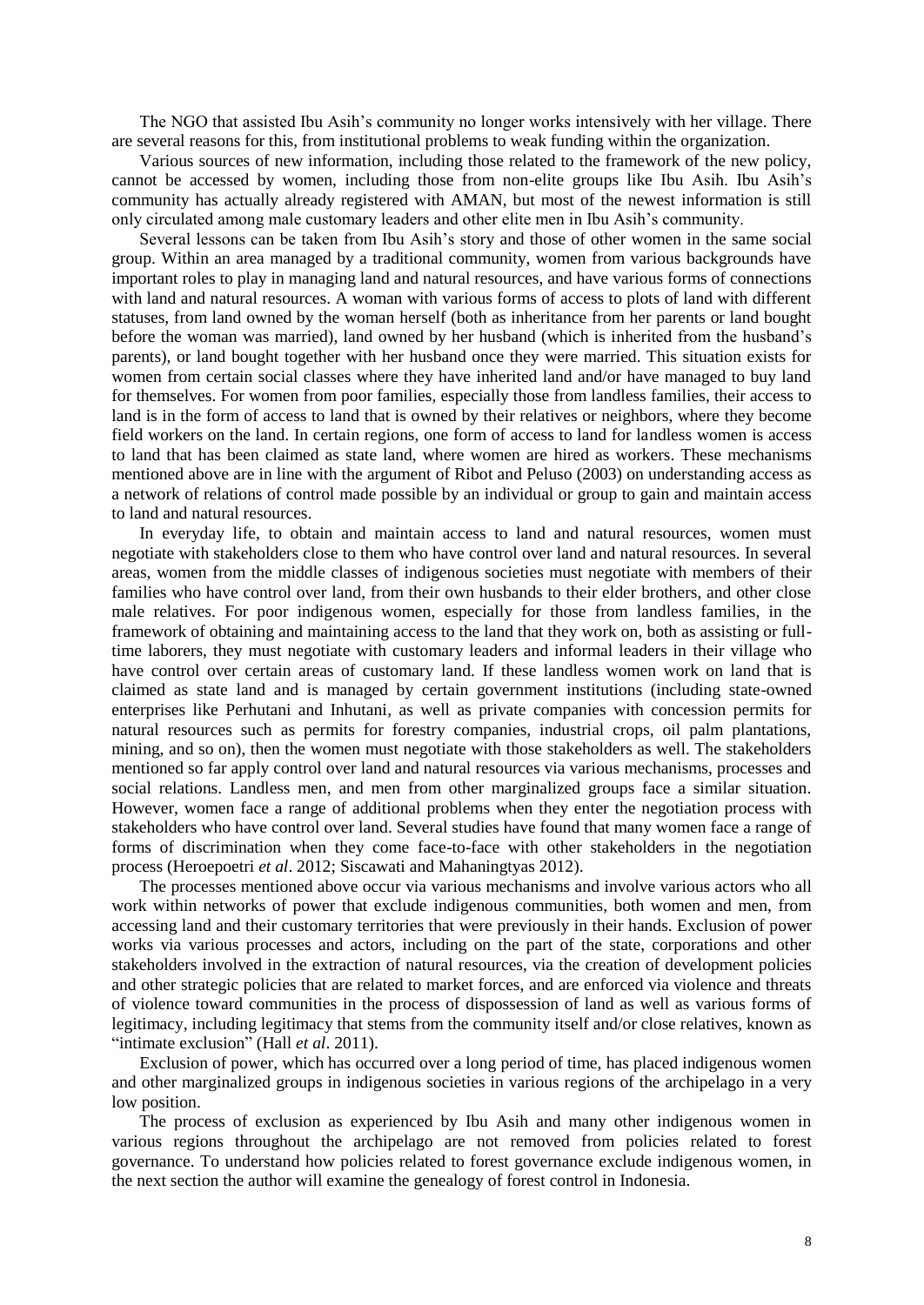#### GENEALOGY OF FOREST CONTROL IN INDONESIA

Since the New Order regime seized power, on the basis of Law No. 5 of 1967, the government redesignated various areas that were actually the living spaces of various communities to become "forest areas". The terminology of "forest areas" was first used in Law No. 5 of 1967 and became one of the jurisdiction limits of the Forestry Department as contained in Law No. 41 of 1999. The terminology of "forest areas" bears no relation to the actual condition of forest coverage.

Designating forest areas as a form of forest control first occurred during Dutch colonial times, when a large area of the island of Java and a small area of the southern part of the island of Sumatra were designated as "state forest" by the Dutch colonial government. At that time, the Dutch colonial government had not yet used the term "forest area". To control forest, the colonial government adopted a legal system that became the basis for an administrative approach to state forests and placed exclusive power over forest resources in the hands of the government (Contreras-Hermosilla and Fay 2005).

Areas that were designated by the colonial government as state forests are referred to by Peluso and Vandergeest (2001) as "political forests". In colonial times, the Dutch Forestry Agency (*Dient van het Boschwezen*) designated "political forest" via colonial forestry laws by placing boundaries between agricultural and forest land and claiming that all forest land came under state domain (Peluso and Vandergeest 2001; Peluso 1992). The institutionalization of "political forests" throughout the colonial era (Peluso and Vandergeest 2001) contributed to the formulation of forest control and governance in Indonesia.

In managing "political forests" on the island of Java, and especially teak forests, the colonial government adopted a German structure and ideology of "scientific" forest governance (Peluso 1992; Simon 2001). The application of industrial forestry in the teak forests of Java played an important role in developing the commercialization and industrialization of agricultural products in Java in the colonial era, such as rubber, tobacco, coffee, sugar and indigo. A lot of teak wood was used to develop the state rail system and industrial shipping, which supported the commercialization and industrialization of agricultural products (Peluso and Vandergeest 2001; Peluso 1992). The shipping industry later changed to another, more profitable, business model. This made the teak forests of Java one of the biggest economic resources for the colonial government at that time (Simon 2001; Soepardi 1974).

The process of developing "political forests" and plantations in the colonial era (including the "teak wood plantations" of Java) were colored by the politics of race, class and gender. The process of developing "scientific" forests by using an industrial approach in "political forest" areas was carried out by male foresters from the Netherlands, Germany and other parts of Europe. These male colonial foresters had a background in forestry studies at higher education institutions in Germany, the Netherlands and other European countries. Furthermore, white-skinned men from the middle to upper classes who had a stake in forest governance and plantations, both from the colonial government and from the private sector, worked together with indigenous men from elite circles (including kings, sultans and other male aristocrats) to obtain access and various forms of power over territories where they would extract resources from the forest or replace the forest with industrial-scale plantations. Meanwhile, those who were recruited as the main field supervisors were white-skinned men from the middle classes; while those recruited as laborers to extract resources from the forest were poor indignenous men from the villages. For plantations, those recruited as laborers were mainly poor indigenous men from the villages, who would then involve female members of their families. Several types of plantations recruited more female laborers than men, such as tea plantations. In North Sumatra, plantations in the colonial era recruited male laborers from the Chinese ethnic group before they brought native workers from Java (Stoler 1995).

The legacy of the concept of political forests and forest control via a legal system and an approach of controlling forest resources in a masculine and exploitative way is still reflected in the control of forest resources today. Indonesia's postcolonial government, and especially under Suharto's New Order regime, adopted industrial forestry as the main tool in managing land and forest resources. In particular, this approach was applied in the context of maximizing profit from timber. To secure this process, Suharto's regime passed Law No. 5 of 1967, which carried over the colonial government's claim that all forest land without legal ownership belonged to the state and was therefore to be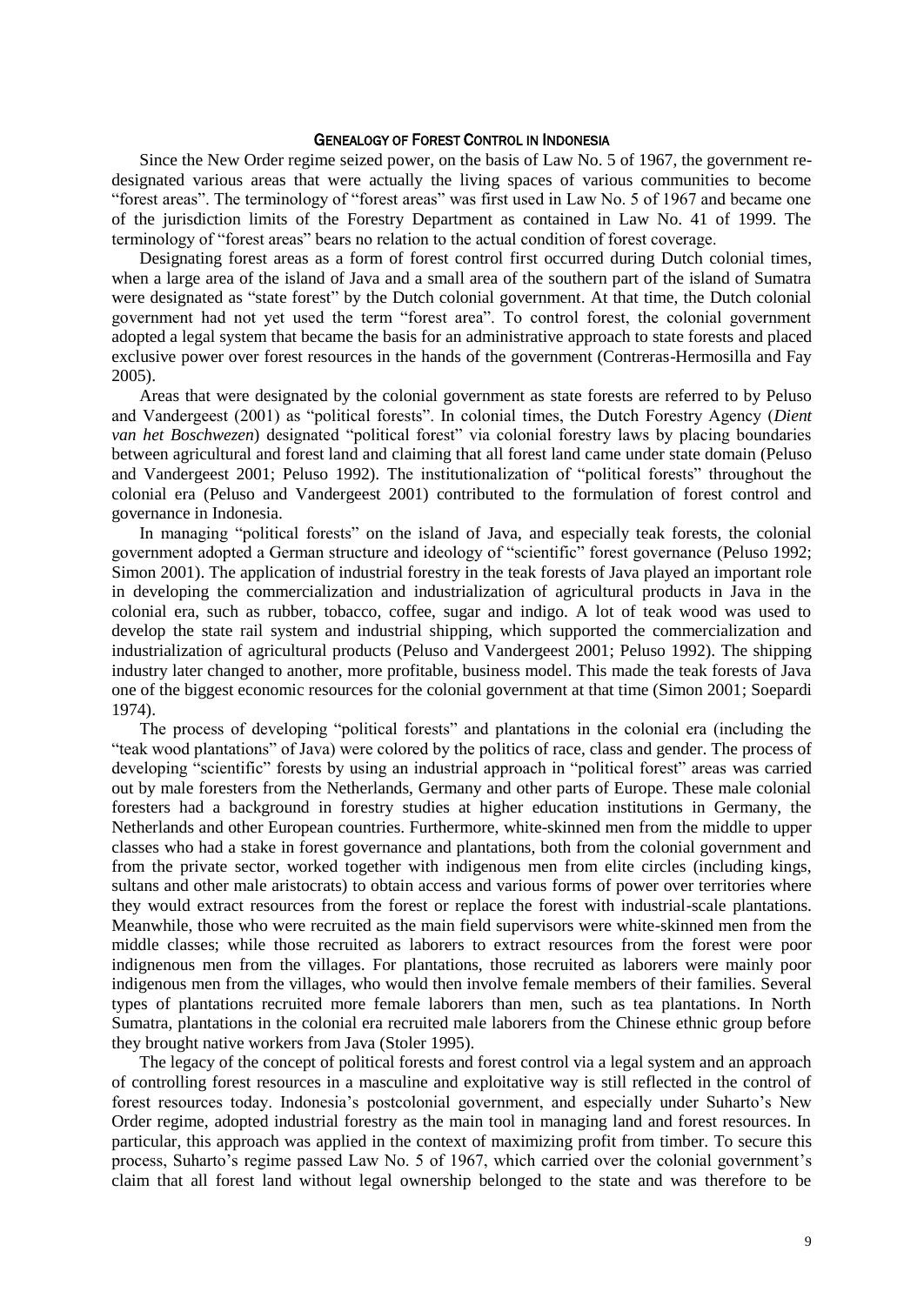managed under government control. In preparing "political forests" and applying state control over forest management systems, the regime did not improve the situation for indigenous communities and other local communities in those territories. Via this process, the regime developed an official licensing system for forest land to benefit private development companies and state-owned enterprises, as well as industrial plantation companies in all islands of Indonesia, and especially in Java. The framework of political forests and industrial forestry adopted by the New Order regime ignored the existence of communities and systems of forest resource management that had been developed by indigenous and other local communities across Indonesia. This framework also ignored the presence of women in forest resource management.

In the 1980s, the New Order government focused on efforts to change forest areas to beomce large-scale colonized project areas, under a program known as transmigration. Then in the 1990s, Indonesia began to change logging zones and farmlands in Sumatra and Kalimantan into oil palm and timber plantations (known as industrial forest plantations [HTI]), supported by the discourse of development that advocated for increased profit from non-oil-and-gas exports and diversification of work opportunities. In the early 2000s, in line with the development of a discourse on reducing emissions from deforestation and forest degradation, payment for environmental services and the absorption of carbon by forests, taking control of forests was done in the name of saving the environment. Reseachers have called this process "green appropriation" (McCarthy, Vel, Afiff 2012) or "green grabbing" (Fairhead, Leach, and Scoones 2012).

In all of the periods of forest control described above, there has been a strong dimension of gender. Plans to expand HTI or oil palm plantations largely brought various impacts not only for indigenous communities in general, but in particular for women and other marginalized groups. Women have been more exposed to the risks of these developments than men. One example that illustrates this the impact of the expansion of oil palm on indigenous women in West Kalimantan. The majority of Dayak Hibun women in various villages in the sub-district of Bonti in the district of Sanggau in West Kalimantan, whose areas were converted into oil palm plantations, were not included in the decision-making process to hand over their land – this was done by their husbands, fathers, or other adut men in their families with the aim of developing oil palm plantations (Siscawati 2013). Women were also not fully involved in the decision to join the core plasma scheme in managing oil palm plantations. After male members of their families (and especially their husbands) had signed an agreement to join the scheme, wives and/or daughters began to work hard to help their husbands or fathers (who worked as laborers paid on a daily basis). The task of women in these areas were, among other things, to clear and prepare land as well as to spray fertilizers and pesticides. They did not receive a wage for this work (Siscawati 2013). Research conducted by Julia and White (2012) in the same district showed how the expansion of oil palm plantations contributed to the weakened position of indigenous women who lived in communities that mainly followed a patriarchal system.

Responding to the various impacts arising from forest control by the state and big business, civil society organizations began to voice the needs for a change to Law No. 5 of 1967, from the end of the 1980s until the mid-1990s. At the end of the New Order era (1997-1998), civil society organizations and a small group of social-minded forestry academicians put together an academic paper calling for a change to Law No. 5 of 1967. When the New Order fell, this academic paper was developed to become draft proposal for a forestry law and was officially submitted to the executive and legislative components of the government.

This draft proposal put forward by a civil society group contained demands that the state recognize the existence of indigenous communities and their rights to manage forest resources in their areas as well as to remove their forests from the areas considered to be state forest. The proposal suggested three categories for forest status: (1) state forest, (2) customary forest, and (3) private forest (owned by individuals, groups or private parties). However, this proposal did not yet give attention to the rights of women, including indigenous women and other local women, over forests, forest areas and the resources that are essential to their livelihoods.

The civil society version of the academic paper was met with resistance by the government (which prepared its own academic paper), the private sector (which also prepared a separate academic paper with the assistance of corporate-sponsored forestry academicians), and the People's Consultative Assembly (DPR), especially from members connected to the military. As with the civil society proposal, the academic papers prepared by the government and by the private sector did not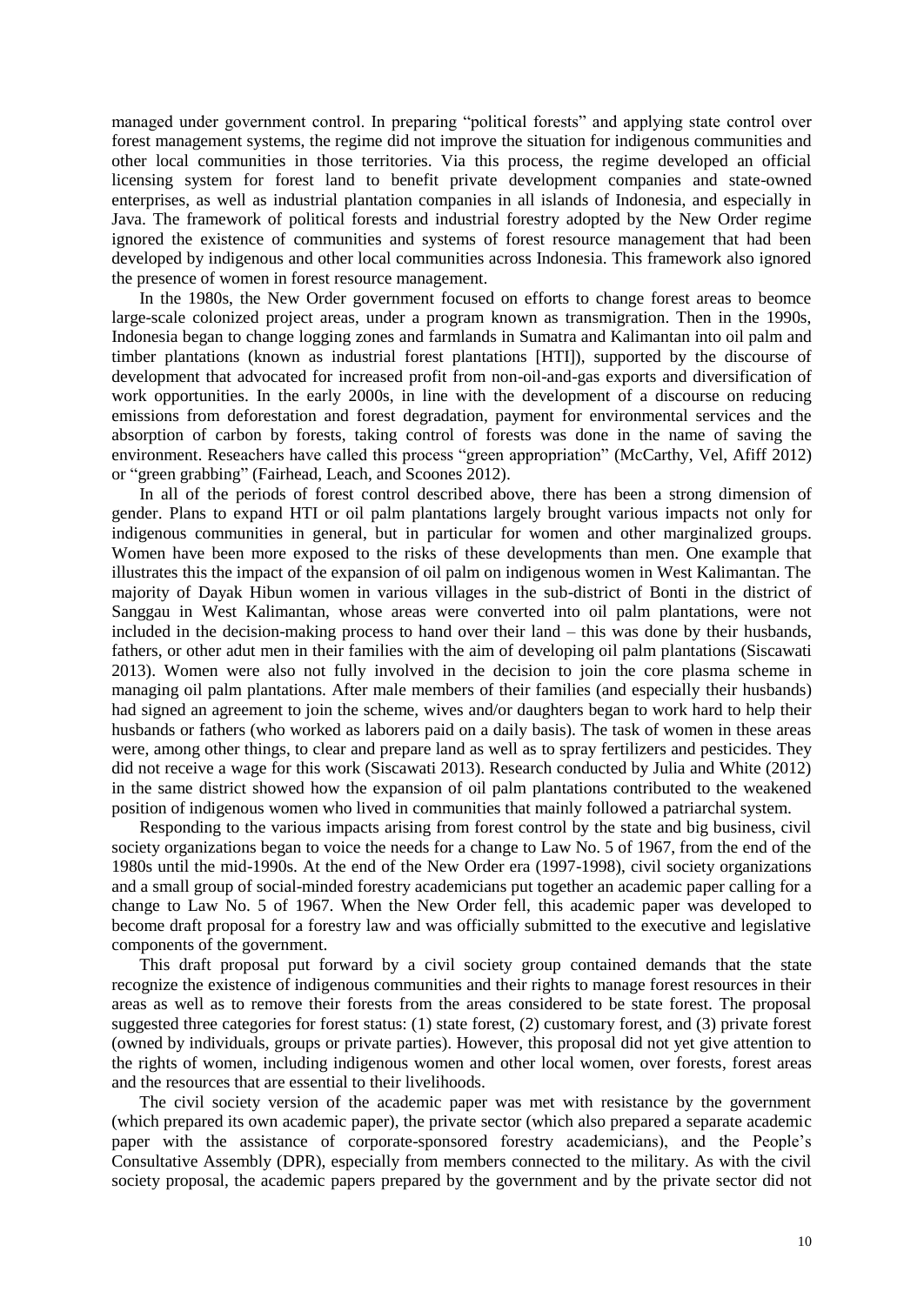give attention to the rights of women over forests and forest resources. Eventually, the law that replaced Law No. 5 of 1967, namely Law No. 41 of 1999, still maintained state control over forest areas that have no official proprietory.

Although Law No. 41 of 1999 and the related regulations that came after it were regarded by the government as part of a policy to give access to forest village communities to use and manage state forests, in reality centralist state control was still the main approach used. Aside from this, he new law did not acknowledge the rights of indigenous communities. Furthermore, the law in fact ignored the existence and rights of indigenous women.

### INDIGENOUS WOMEN AND THE STRUGGLE TO BE SEEN AND INCLUDED

The expansion of forest extraction by industrial forestry networks, as well as other industries based on the commodification of forests in various part of Indonesia, were supported by forestry laws, including Law No. 5 of 1967 and Forestry Law No. 41 of 1999, and caused many women from indigenous communities, particularly women from poor or otherwise marginalized groups, to lose ownership of their living spaces and access to essential resources for their livelihoods. Ibu Asih, whose story was told in the beginning of this paper, is one of these women.

In several areas, indigenous women have an important role to play in rallying resistance at the grassroots level. In Tanah Molo, East Nusa Tenggara, a woman called Aleta Baun from the village of Netpala, in the North Molo sub-district, South-Central Timor district, has been leading a resistance movement against marble mining in her home area since 1996. Marble mining companies, which obtain mining permits from the government, control the territory of the Molo community, including places they consider to be sacred. For Aleta Baun and the Molo people, the stone that is considered as a source of revenue by companies with mining permits has a very different meaning. For them, stones, water, trees and stone hills are their homeland, and are believed to be the origins of their ancestors. Every stone (*fatu-kanaf*), water source (*oe-kanaf*), and big tree (*hau-kanaf*) has its own name and is related to the clan names of the Meto people. The state's seizure of control over this territory, and the subsequent issuance of marble mining permits, has resulted in various ecological, social and cultural impacts.

Aleta Baun, better known as Mama Leta, leads resistance to marble-mining in various ways, from building critical awareness to organizing people to gather and negotiate on steps that need to be taken together, encouraging male elders to join the resistance of the Molo people, leading the population to return to the stone hills, halting mining operations by companies, and leading protests against the government's issuance of mining permits. Many Molo women have joined Mama Leta's cause. They have also participated in the movement to return to the stone hills. They accompany Mama Leta when she camps in the forests where business operations are taking place, some bringing their children and leaving their husbands and homes behind. With these kinds of actions, Molo women play a very important role. Aside from providing food for people involved in the protests and those active in the processes of negotiation with mining companies, Molo women also take various actions to make themselves seen, including by bringing weaving equipment to the locations where they camp and conducting weaving rituals that relate to their daily lives.

On 15 April 2013, Mama Leta received an international award, the Goldman Environmental Prize, for her leadership of the movement to protect the land, water and natural wealth of the place of her birth. Appreciation for Mama Leta is part of the grassroots resistance movement led by women leaders. In 2001, Mama Yosepha, a female leader of an indigenous resistance movement by the Amungme people in Papua against the biggest mining company in Indonesia, PT Freeport, also received a Goldman Environmental Prize. Aside from the female leaders who receive appreciation and recognition for their hard work to promote the rights of women and other groups within their communities, there are still many other female leaders in remote parts of Indonesia who struggle on behalf of their communities in response to the process of the destruction of natural wealth in their homelands (see Siscawati 2013). Most of them have never been publicized, but their continued struggles are hugely significant for environmental justice and indigenous communities across Indonesia.

Previously, at the end of the 1980s, a woman from the village of Sugapa, Silaen, North Sumatra, named Nai Sinta, led a resistance movement of the women of Sugapa to maintain their rights over land that was taken over by PT Inti Indorayon Utama, a pulp and paper company (Simbolon 1998).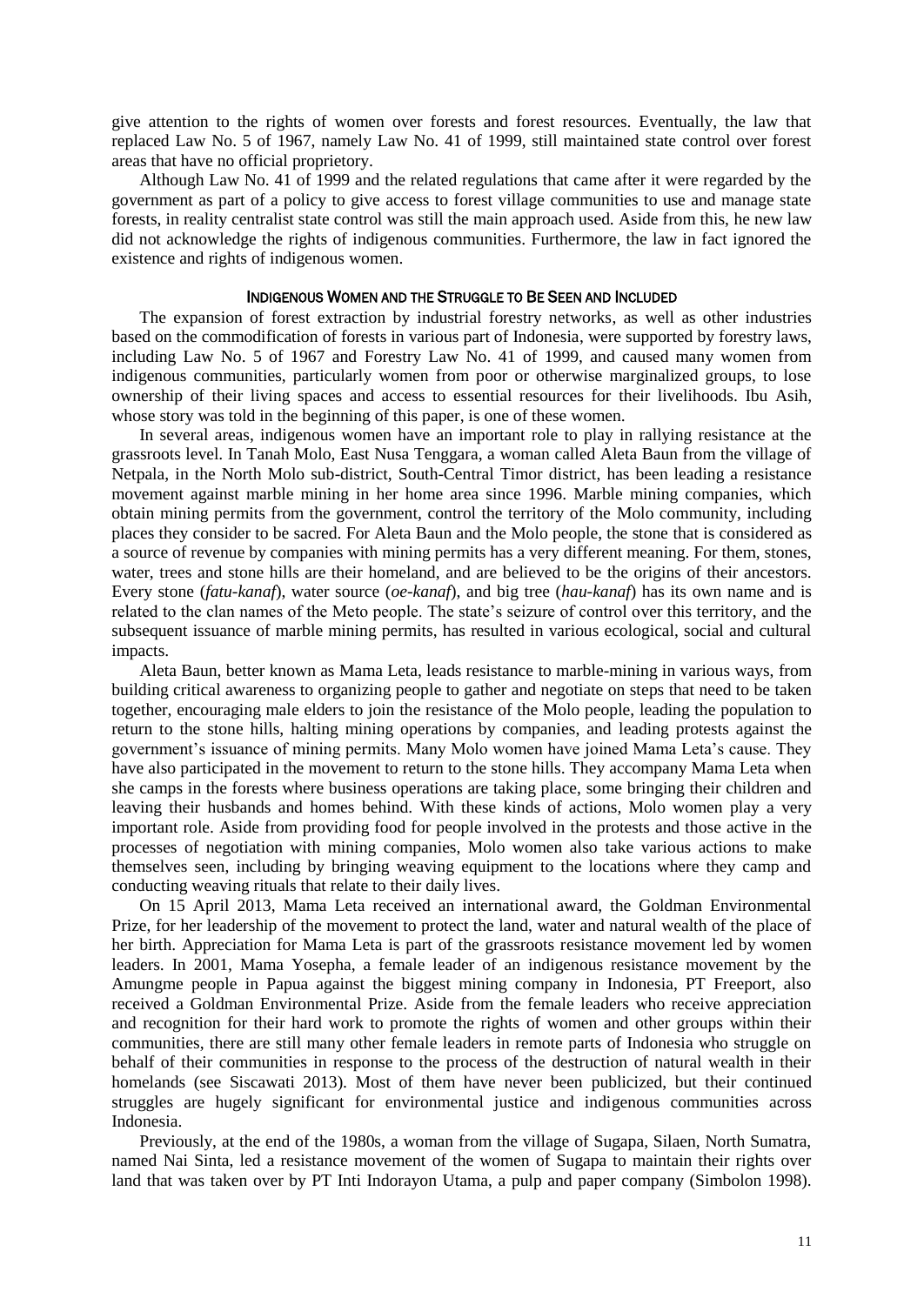This company obtained two types of permits from the central government, namely a permit to develop a pulp and paper industry in the area and a permit to develop industrial forest plantations. The territory for which the company obtained permits to develop industrial forest plantations was not unoccupied. Within this area were villages, fields, orchards, and trees used for timber and resin (such as for incense), as well as old gardens that had already begun to develop into primary forest. Nai Sinta together with the people of Sugapa and residents of nearby villages started a resistance movement against PT Inti Indorayon Utama to protect their fields, gardens and villages.

The emergence of several indigenous women as leaders of resistance movements for indigenous communities, including resistance specifically carried out by indigenous women, has not yet been accompanied by social recognition of the role of indigenous women in resistance movements regarding forest control. Social movements do not automatically place indigenous women as important actors and participants. In the early period of environmental movements and agrarian movements, that is, in the late 1980s, what was put at the forefront of the struggles was "justice for the people", with the general understanding that "the people" as a homogeneous entity was male. In the period when Nai Sinta led a resistance movement of women from Sugapa, environmental activists began to intensively launch a campaign against the destruction of the forest. The main message of this campaign was that destruction of the forest occurred because of the actions of timber companies, including those in HPH and HTI areas. The content of the campaign also intended to pose resistance to the discourse constructed by the government and businesses, where the two sides argued that the destruction of the forests was because of local communities that practiced rotational planting. This discourse on the destruction of the forest by the local community was also developed by the government at the time of developing policies on forest conservation. Aside from posing resistance via various campaigns, environmental activists also began to organize community groups that were marginalized as the result of their homes being taken by the state via forest extraction policies (in the form of HPH and HTI) as well as forest conservation policies (in the form of national parks, protected forests and other conservation areas).

In May 1993, environmental activists and leaders of grassroots people's movements held a meeting in Tana Toraja. One of the organizers of the meeting was the Indonesian Forum for the Environment (Walhi). Nai Sinta was one of the few female leaders of grassroots people's movements that attended the meeting. The meeting was conducted in the home of a married couple who were both local-level leaders, namely Pak Sombolinggi and Ibu Den Upa. About 20 years after the meeting, Ibu Den Upa told the author: "Pak Sombolinggi and I were prepared to become the hosts of the meeting because conducting such a meeting in Jakarta, or even Makassar, would have been impossible at the time. The political situation at that time posed a great risk to the safety of the participants who attended the meeting." The meeting resulted in an agreement on the term "indigenous community" and its definition, that is, "a group in a society that has inherited (over generations) a certain geographic area, and holds a system of values, ideology, politics, economics, and social and cultural systems that are tied to that area" (Moniaga 2010; Sangaji 2010). Although several indigneous women who were leaders of grassroots movements attended the meeting in Toraja, the issue of indigenous women did not receive special attention at the meeting. The main focus was on views to promote the rights of "indigenous communities". To support the recognition of indigenous communities, the participants of the Toraja meeting agreed to form the Indigenous People's Rights Advocacy Network (Japhama).

Together with activists from various other non-governmental organizations that had joined other social movements in Indonesia, Japhama supported the process of organizing indigenous communities in various parts of the archipelago. Indigenous communities in various regions who had been persistent in posing resistance to the state and big business to reclaim their customary lands and other natural resources welcomed these efforts. The result of such cooperation was seen in the first meeting of the Indigneous People's Congress in March 1999, which also resulted in the establishment of AMAN.

The first indigenous people's congress was opened by the strike of an *alu* (a traditional rice grinding tool made of wood) on an old *lesung* mortar that was brought from a village in Kasepuhan Sirnaresmi, one of the 15 communities that make up Kasepuhan Banten Kidul. It was not a government official or leader of a social movement who struck the lesung, but indigenous women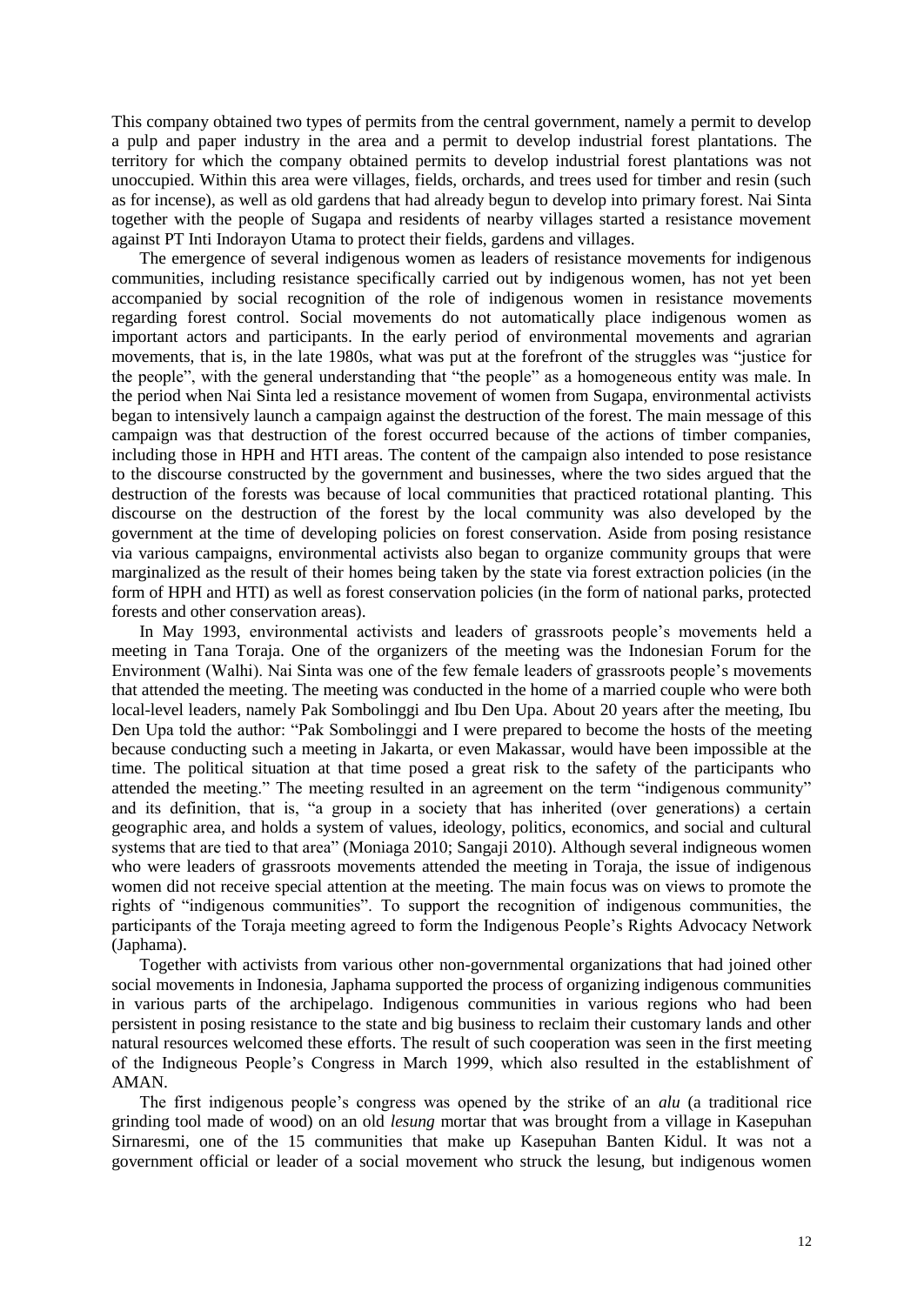from Kasepuhan Sirnaresmi. But Ibu Asih did not attend the opening event. She also did not attend as a participant at the indigenous people's congress held at Hotel Indonesia in Jakarta.

The majority of participants at the congress were men, and most of them were leaders, either formal or informal. Indigenous women were also present at the meeting. A group of activists, made up of representatives from agrarian, environmental and women's movements with a focus on indigenous women's issues joined the congress committee and continually strove to ensure that indigenous women would be present and able to actively participate in the meeting. In the congress, indigenous women that did attend articulated various issues that they faced in the takeover of control over land in their area. The presence and voices of this small group of indigenous women in the congress formed part of the struggle for indigenous women to be seen and included in the indigenous people's movement. They joined in formulating the following paragraph that became part of the manifesto of the Indigenous People's Congress in 1999:

"Women in indigenous societies are the group that suffer most from the effects of political, economic, social and cultural oppression. Indigenous women ensure worse suffering, such as an increase in the burden of their work, from the loss of land and natural wealth, as well as from direct violence in the form of abuse and rape."

Since AMAN was established at the Indigenous People's Congress in 1999, indigenous people's movements have begun to struggle openly to achieve recognition and protection of their rights as indigenous people and for the realization of social justice. AMAN also carries forward the struggle for citizenship rights for indigenous people in the Republic of Indonesia (Rachman 2012, 2013). The combination of these struggles for social justice and citizenship are closely related to the territorialization of the state, which is carried out via the denial of the existence of indigenous communities and the dispossession of their rights over land, natural wealth and the areas that they inhabit and manage.

In the framework of achieving recognition and protection of indigenous communities' rights in Indonesia, AMAN conducts various advocacy activities. AMAN has prepared a Constitution of the Recognition and Protection of Indigenous Peoples (RUU PPMA) and officially submitted this document to the head of the DPR, Marzuki Alie, at AMAN's fourth National Congress in Tobelo, North Maluku, in May 2012.

Since then, AMAN has continued to intensively monitor the discussion process regarding a draft law in parliament as well as carrying out a range of advocacy activities to rally political support from various parties. However, all of the efforts to achieve recognition and protection of indigenous peoples' rights as initiated by AMAN and described above have not yet optimally integrated the issues faced by indigneous women and other marginalized groups. The majority of the discourse developed by AMAN has yet to give sufficient attention to indigenous women and marginalized groups. Aside from that, the involvement of indigenous women in all aspects of action on this front is still limited.

Since it was established in 1999, AMAN has begun to take steps to promote the participation of indigenous women in the indigenous peoples' movement. AMAN has also made efforts to apply various mechanisms that require the participation of indigenous women in the management of AMAN at the provincial and district levels. The AMAN Secretariat has also facilitated a process of capacitybuilding for indigenous women at all levels, and especially at the level of advocates and leaders. Volunteers have supported this process to encourage indigenous women to participate in an organization that has become a vessel for them to empower themselves and their struggle for the rights of indigenous women in all domains, from households to the extended family, the community, indigenous peoples' organizations (like AMAN), and up to the state level. After a long and complicated process, representatives of indigenous women from communities that belong to AMAN and participated in AMAN's 4th National Congress declared the establishment of AMAN Women (Perempuan AMAN). This organization is based on individual membership and is open to all indigenous women from members communities of AMAN. Together with the AMAN Youth Front (Barisan Pemuda AMAN), AMAN Women is now an official "wing" of AMAN.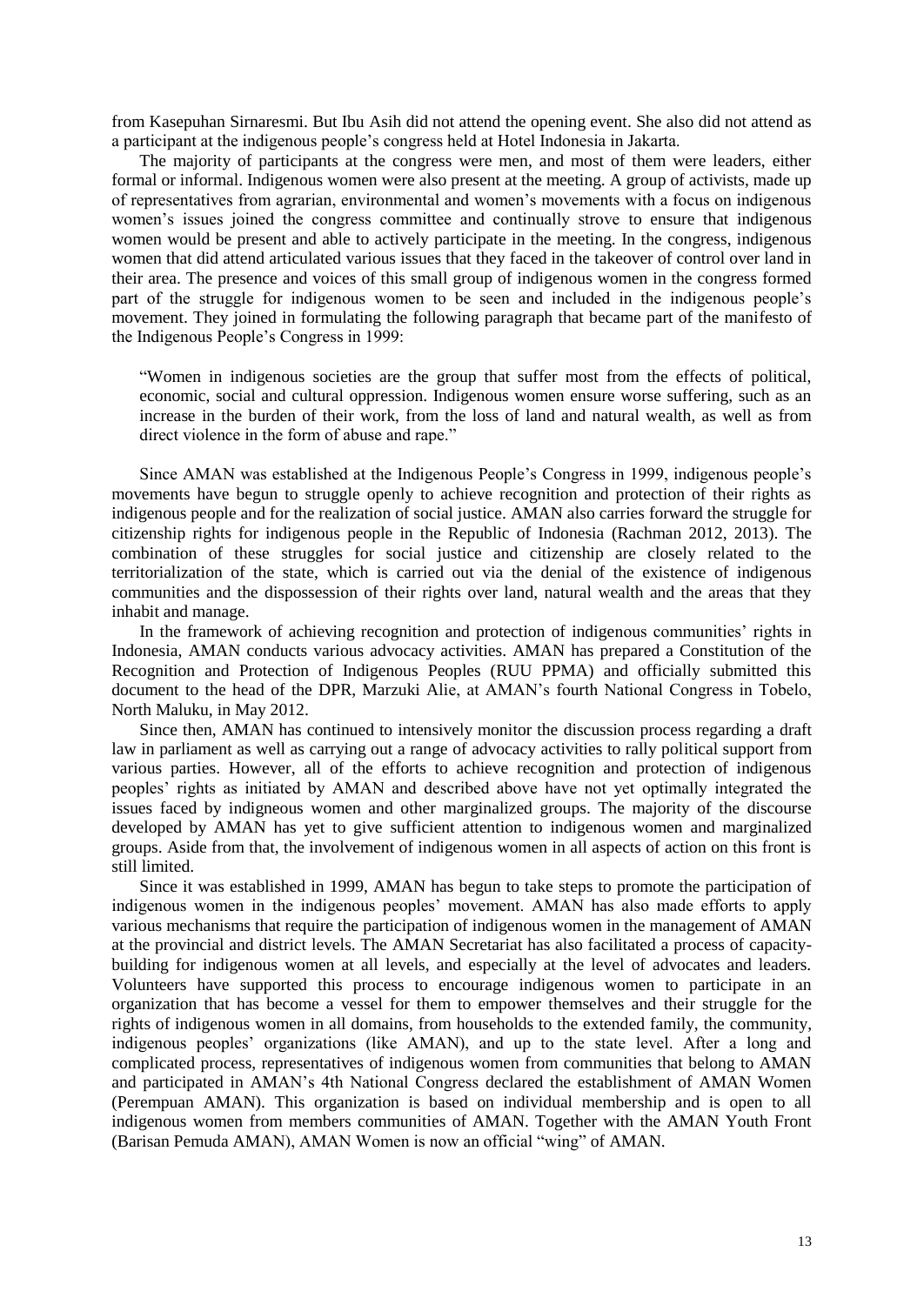## CONSTITUTIONAL COURT RULING NO. 35 AND THE POSITION OF INDIGENOUS WOMEN

Fully aware that key laws and regulations such as Law No. 41 of 1999 can become a reference for legalizing claims over customary land and territories as state forest land, AMAN has submitted a request for reconsideration of the law. On 19 March 2012, this request was sent by AMAN together with members of two indigenous communities, namely the communities of Kasepuhan Cisitu, which is one of the 15 communities that make up Kasepuhan Banten Kidul, and the Kenegerian Kuntu community of Riau. No indigenous women were involved in the process of submitting the request for reconsideration. All of the witnesses presented by AMAN were men. The male witnesses who represented various indigenous communities did not speak about the various forms of inequality faced by indigenous women and other marginalized groups in their communities. The stories of women, such as the story of Ibu Asih, did not appear in any of the material included in the Constitutional Court trial regarding the claim for reconsideration made by AMAN. No expert female witnesses were asked by AMAN to attend the trial. The narrative and arguments put forward by all expert witnesses tended to place indigenous communities as homogeneous entities without gender.

On 16 May 2013, in Ruling No. 35, the Constitutional Court stated that customary forests would no longer be classified as state forests. This ruling became a legal refernce for indigenous communities and, at the same time, opened a Pandora's box. The ruling gave legal recognition to customary forests that were previously claimed by the state. For AMAN and supporters of the indigenous peoples' movement, the ruling was a victory.

However, the battle for control over forests is not over yet. The Ministry of Forestry has already allocated customary forests in different categories of forest governance, from production forest to conservation forest and conversion forest (that can be converted for other uses, including oil palm plantations).

At the same time, Ruling 35 has in fact opened several new arenas in the battle for control over forests. These arenas among others have come in the form of sites where decision-makers and state authorities, big business executives who have various types of forestry concession licenses (including logging concessions, industrial plantation forest concessions, and ecological restoration concessions), and large-scale plantation and mining concessions, as well as various non-indigenous social groups who have already obtained various forms of concessions for community forestry (community forests, people's plantation forests, village forests, and so on) and various community groups already involved in people's plantations and people's mining are faced with indigenous community groups and other related actors using various new approaches to opposed various forms of control over forests. One of these new approaches that has begun to be used by indigenous communities in facing policymakers and state authorities is a legal approach using Ruling 35 as its basis. In several regions, local indigenous community groups are supporting the preparation of regional regulations that recognize the existence of indigenous communities and protect their rights. Aside from this, indigenous youth in various indigenous territories have taken the initiative of installing signs, known as *plang*, on which are written "Based on Ruling No. 35 on Case No. 35/PUU-X/2012, our customary forest is no longer state forest". AMAN activists have called this action *plangisasi*, or "plankization".

So what about the position of indigenous women and other marginaized groups in these new arenas in the battle for control over forests after Ruling 35? Until now, the actions that have been initiated by various groups representing indigenous communities have still prioritized the importance of "indigenous communities" in general and have not yet put priority on the interests of indigenous women. Aside from this, the involvement of indigenous women in the abovementioned actions in several regions has been limited. Some indigenous women, including activists in AMAN who have joined AMAN Women, told the author that they do not yet have a clear enough understanding of Ruling 35. Meanwhile, several female indigenous activists who do have a sufficient understanding of the ruling told the author that they were concerned about the movement toward "plankization". They are worried that if action is taken without communication with neighbouring indigenous communities about the boundaries of the territory belonging to each, then this action could "open old wounds of horizontal conflict between indigenous communities".<sup>5</sup> At the community level, information on developments such as Ruling 35 has not yet reached the hands of Ibu Asih and other indigenous women from the same social group.

**.** 

<sup>5</sup> Related to the author in the AMAN Women's Working Meeting held in Bogor, 6–7 September 2013.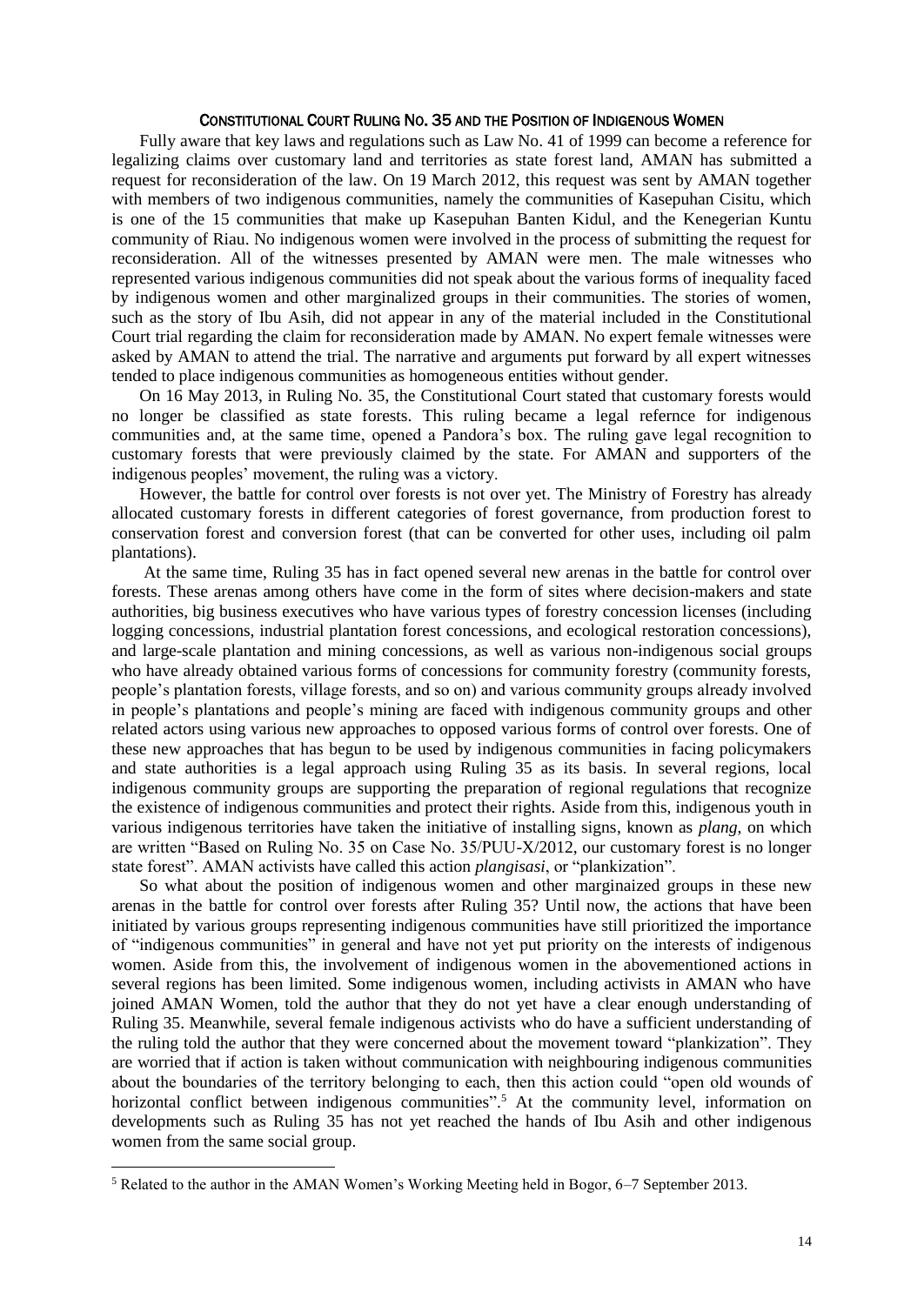Various critical questions about the position of indigenous women after Constitutional Court Ruling No. 35 must be articulated. What will come next in the story of Ibu Asih and other indigenous women with similar fates as well as other marginalized groups in indigenous communities in various parts of Indonesia? Will Ibu Asih and the indigenous women of various social backgrounds in the 15 communities that make up Kasepuhan Banten Kidul be involved by male elders in their communities in discussing steps to be taken by the community in a collective manner? Will life improve for Ibu Asih and other indigenous women in her village from the same social class? Can the gender inequality experienced by Ibu Asih's daughters and other young women in her village and other indigenous territories be overcome? To understand in more detail the response of Ibu Asih and indigenous women from various circles in her village and in other indigenous territories to Constitutional Court Ruling No. 35, a separate field study is required from a ethnographic and feminist perspective.

#### **CONCLUSION**

The control of customary forests and territories by the state continues via the support of policies, the market, force and other forms of power and legitimacy. These processes are carried out by denying access by indigenous communities, including indigenous women and other marginalized groups, to their land and natural resources. Furthermore, this process of domination and extraction denies the existence of indigenous people, and especially women and other marginalized groups, essentially rendering them invisible. Parties involved in the dispossession of access to land and natural resources are not limited to institutions and government or market actors, but also include their own relatives. All of these processes rest on concepts of gender and gender-based power relations.

In the book titled *Powers of Exclusion: Land Dilemmas in Southeast Asia*, Hall *et al* (2011) articulates four factors of power that contribute to the process of excluding other parties from accessing land in Southeast Asia. The four factors are: (1) regulation, especially in relation to laws and regulations enacted by the state; (2) force and violence, both by state and non-state actors; (3) the market, which supports the elimination or limitation of access to land via mechanisms of pricing and incentivizing individualist claims over land; and (4) legitimacy, from state claims to regulations, from an economic rationalist or political perspective, or in the form of various moral justifications that operate at the community level, including from customary leaders.

The fourth aspect of exclusion of power marginalizes women and their communities from access to their own land, or that of their families. For Ibu Asih and other indigenous women in various parts of the archipelago, land does not only function as a resource, but also plays an important role in their community's territory and the greater landscape where their community lives (see Borras and Franco 2012). Furthermore, land is also an important component of a woman's living environment. Doreen Massey, a feminist geographer, articulates the term "space" to be a domain that accommodates coexistence of social, economic and political relations among various actors, including people, both as individuals or in groups, other living creatures, abiotic environments and dead objects, and says that "space" and "place" form an important part of a woman's life (Massey 1994). When a woman's living space is taken and/or destroyed, she faces various forms of injustice, including gender inequality.

Aside from becoming marginalized parties via the processes of exclusion as described above, indigenous women have also not yet obtained a proper place in the struggle to resist outside control over customary forests and territories. In a time when Constitutional Court Ruling No. 35 is accepted as a state policy that recognizes indigenous peoples as "rights bearers" and as legal subjects over customary lands as well as full citizens (Rachman 2013), indigenous women have still not yet obtained full recognition as bearers of additional rights, namely the basic rights of women and other rights that relate to indigenous women in particular.

Because of this, indigenous women must continue to struggle for recognition of their existence and to ensure that their rights are recognized and protected. Indigenous women must struggle in various domains, from the "mattress to the kitchen, the well, and additional duties" or from the household to the extended family, community, organizations, the state and in the market. In other words, the struggle of indigenous women to ensure that they are seen, that their existence is recognized, that their rights are recognized and protected, and that they are fully included in decisionmaking at all levels, starts from the level of the family, moving up to the community, the organization and the state.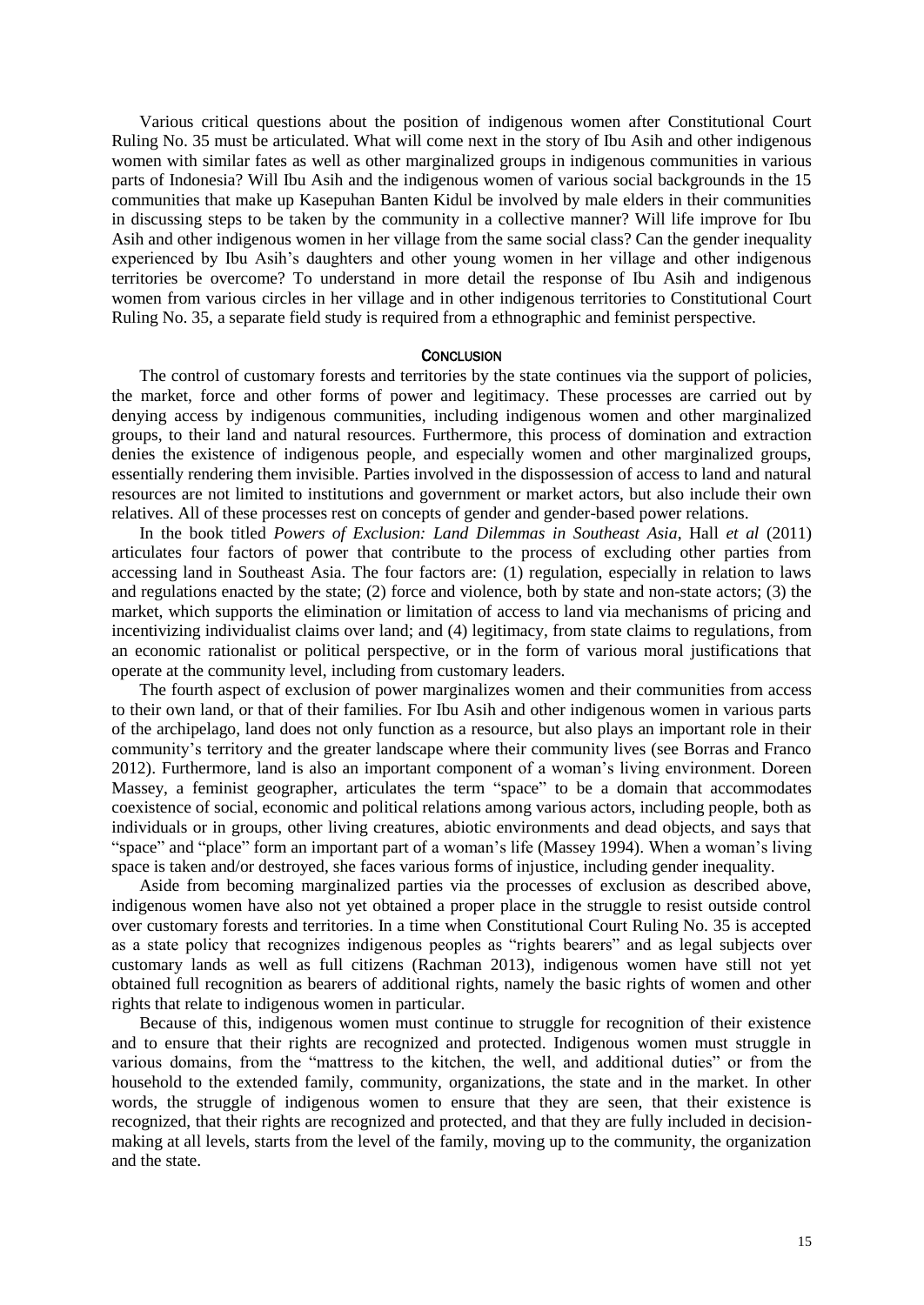The struggle of indigenous women to achieve justice, including gender equality, requires two steps that cannot be separated. These two steps are political redistribution and political recognition. The two cannot operate on their own. Nancy Fraser, a feminist philosopher who developed the concepts of political redistribution and political recognition, put forward the motto that there can be "no redistribution without recognition, and no recognition without redistribution"(Fraser 2005). This motto is in fact in line with the claims of indigenous women, both those who are leaders and those who call themselves "little people" like Ibu Asih. In light of Constitutional Court Ruling No. 35, strategic steps must be taken not only to focus on efforts to realize the ruling as part of a process of redistribution (in this case in the redistribution of customary lands). Steps must also be taken to recognize the existence and roles of indigenous women, and the importance of protecting their rights, including their rights to be fully involved decision-making at all levels, from the level of the family to the community, organization and state. In this way, indigenous women from various social groups can have equal space and opportunity to take part in the process of achieving recognition and protection of the rights of indigenous peoples in Indonesia. Steps to create this situation, referred to as "parity of participation" (Fraser 2005), can no longer be ignored by the indigenous peoples' movement in Indonesia.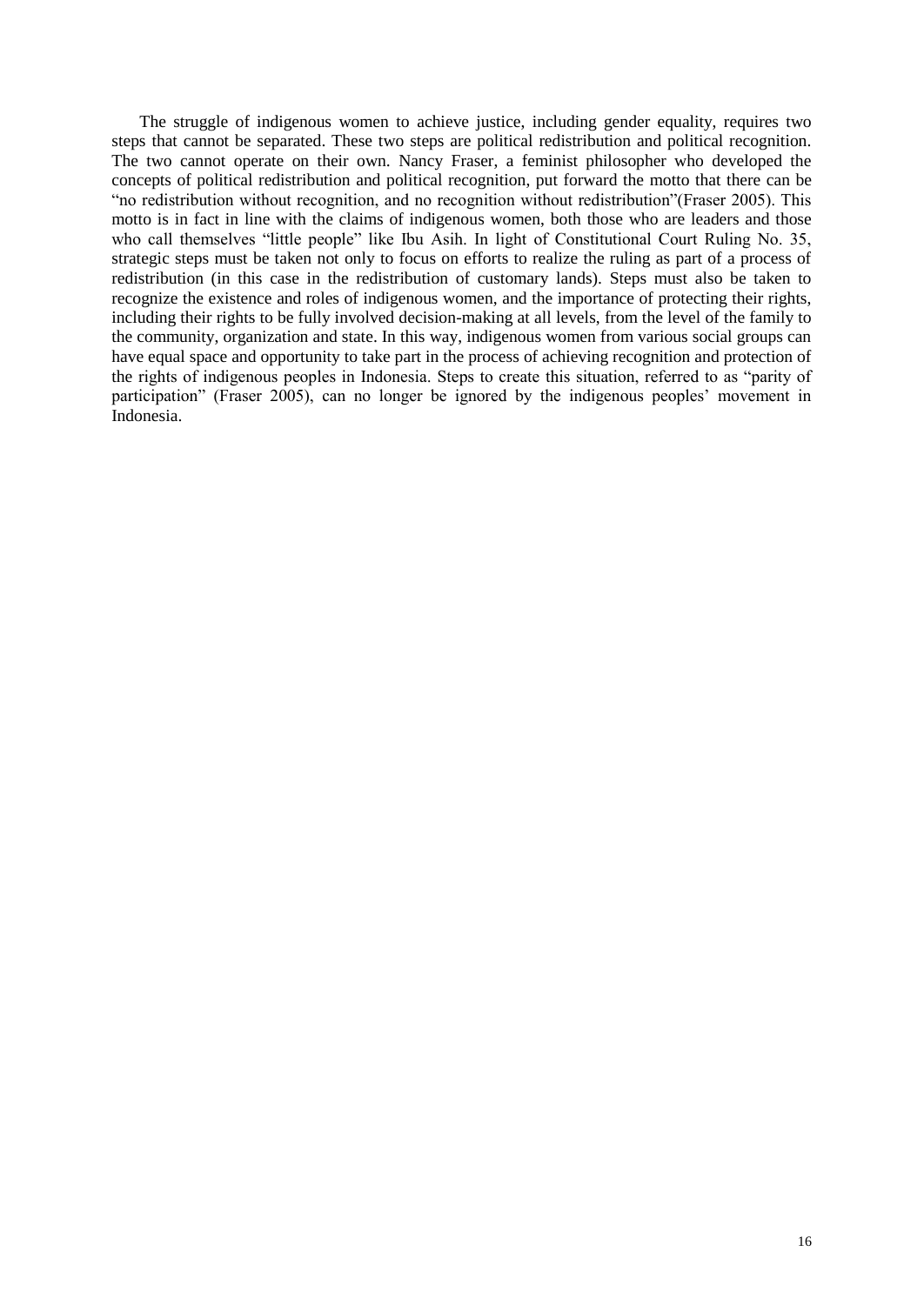# **REFERENCES**

Adimihardja, K. 1992. *Kasepuhan yang Tumbuh di Atas Yang Luruh: Pengelolaan Lingkungan Secara Tradisional di Kawasan Gunung Halimun, Jawa Barat*. Bandung: Tarsito.

Blaikie, P. and H. Brookfield. 1987. *Land Degradation and Society*. London: Routledge.

Borras Jr., S.M. and J.C. Franco. 2012. "A 'Land Sovereignty" Alternative? Toward a Peoples' Encounter-Enclosure." Discussion Paper July. TNI Agrarian Justice Programme.

Butler, J. 2004. *Undoing Gender*. London: Routledge.

Contreras-Hermosilla, A. and C. Fay. 2005. "Strengthening Forest Management in Indonesia through Land Tenure Reform: Issues and Framework for Action." Washington, D.C. and Nairobi: Forest Trends and World Agroforestry Center.

Cornwall, A. 2007. "Revisiting the 'Gender Agenda'." IDS Bulletin38 (2): 69–78.

Elmhirst, R. 2011. "Migrant Pathways to Resource Access in Lampung's Political Forest: Gender, Citizenship and Creative Conjugality." Geoforum42 (2): 173–183.

Fairhead, J., M. Leach, and I. Scoones. 2012. "Green Grabbing: A New Appropriation of Nature?" The Journal of Peasant Studies39 (2): 237–261.

Fraser, N. 2005. "Social Justice in the Age of Identity Politics: Redistribution, Recognition, and Participation." In *Redistribution or Recognition? A Political-Philosophical Exchange*, (eds) N. Fraser and A. Honneth, 7–109. London and New York: Verso.

Hall, D., P. Hirsch, and T.M. Li. 2011. *Powers of Exclusion: Land Dilemmas in Southeast Asia*. Singapore: NUS Press.

Hanafi, I., N. Ramdhaniaty, and B. Nurzaman. 2004. *Nyoerang Alam Ka Tukang, Nyawang Anu Bakal Datang: Penelusuran Pergulatan di Kawasan Halimun*, Jawa Barat-Banten. Bogor: RMI-Indonesian Institute for Forest and Environment.

Harris, L.M. 2006. "Irrigation, Gender, and Social Geographies of the Changing Waterscapes of Southeastern Anatolia." *Environment and Planning*: *Society and Space* 24 (2): 187–213. DOI: 10.1068/d03k.

Hesse-Biber, S.N., P. Leavy, and M.L. Yaiser. 2004. "Feminist Approaches to Research as a Process: Reconceptualizing Epistemology, Methodology, and Method." In *Feminist Perspectives on Social Research*, (eds) S.N. HesseBiber and M.L. Yaiser, 3–26. New York and Oxford: Oxford University Press.

Julia and B. White. 2012. "Gendered Experiences of Dispossession: Oil Palm Expansion in a Dayak Hibun Community in West Kalimantan." *The Journal of Peasant Studies* 39 (3–4): 995–1016. DOI: 10.1080/03066150.2012.676544.

Komnas Perempuan. 2010. "Laporan Pemetaan Awal Kekerasan terhadap Perempuan dalam Pengelolaan Sumberdaya Alam." Jakarta: Komnas Perempuan.

Li, T.M. 2000. "Articulating Indigenous Identity in Indonesia: Resource Politics and the Tribal Slot." Comparative Studies in Societies and History42 (1): 149–179. DOI: 10.1017/S0010417500002632.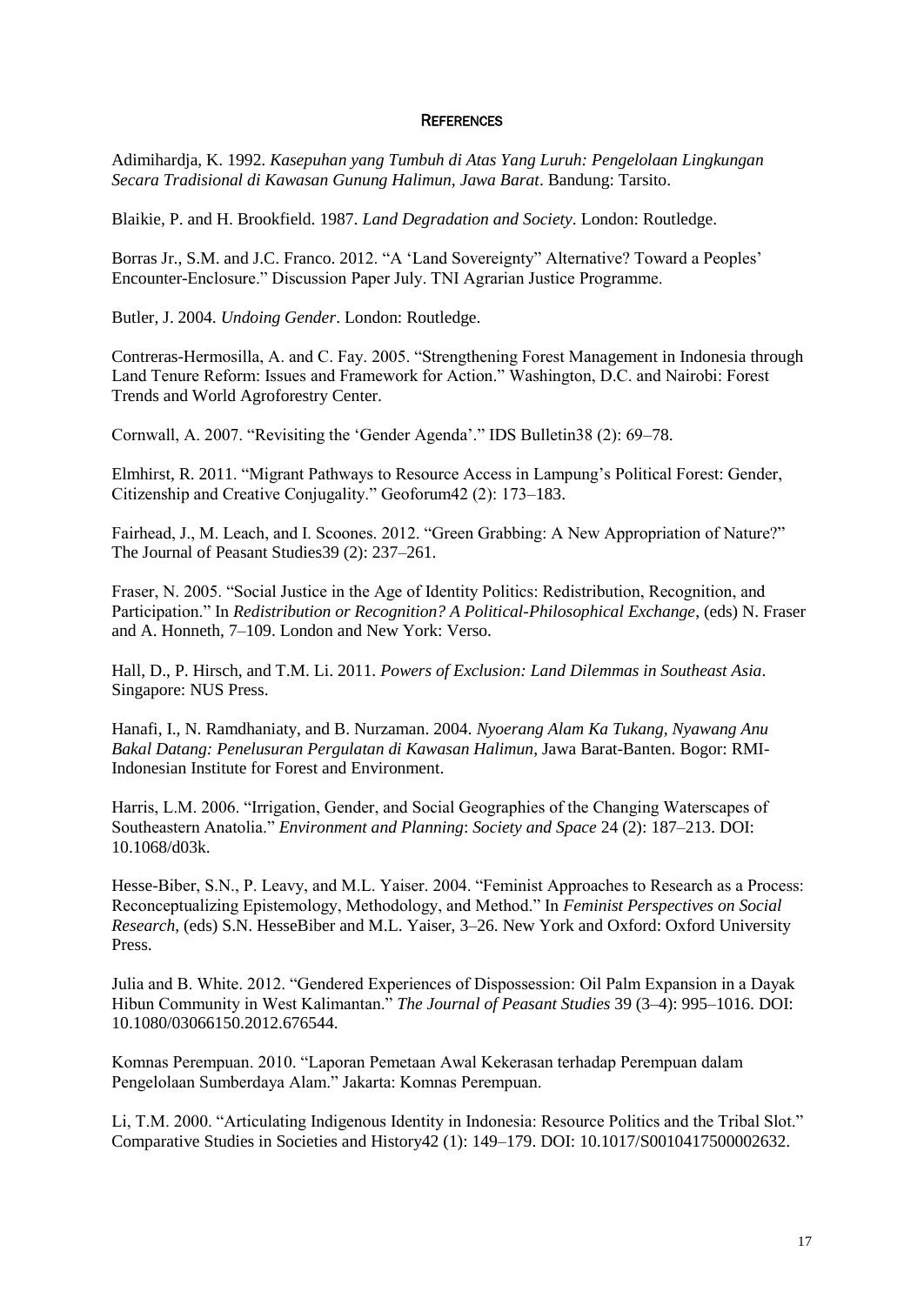\_\_\_. 2001. "Relational Histories and the Production of Difference on Sulawesi's Upland Frontier." *The Journal of Asian Studies* 60 (1): 41–66. DOI: 10.2307/2659504.

Massey, D.B. 1994. *Space, Place, and Gender*. Minnesota: Minnesota University Press.

McCarthy, J.F., J.A.C. Vel, dan S. Afiff. 2012. "Trajectories of Land Acquisition and Enclosure: Development Schemes, Virtual Land Grabs, and Green Acquisitions in Indonesia's Outer Islands." *The Journal of Peasant Studies* 39 (2): 521–549. DOI: 10.1080/03066150.2012.671768.

Moniaga, S. 2010. "Dari Bumiputera ke Masyarakat Adat: Sebuah Perjalanan Panjang dan Membingungkan." in *Adat dalam Politik Indonesia*, J.S. Davidson, D. Henley, and S. Moniaga, 301– 322. Jakarta: Yayasan Pustaka Obor Indonesia and KITLV-Jakarta.

Mustafainah, A., A. Heroepoetri, Choirunisha, D. Feby, D.A.K. Sari, J. Rostiawati, and S.T. Situmorang. 2012. *Pencerabutan Sumber-sumber Kehidupan: Pemetaan Perempuan dan Pemiskinan dalam Kerangka HAM*. Jakarta: Komnas Perempuan.

Nightingale, A. 2006. "The Nature of Gender: Work, Gender, and Environment." *Environment and Planning: Society and Space* 24 (2): 165–185. DOI: 10.1068/d01k.

Peet, R. and M. Watts. 1996. "Liberation Ecology: Development, Sustainability, and Environment in an Age of Market Triumphalism." in *Liberation Ecologies: Environment, Development, Social Movements*, (eds) R. Peet and M. Watts, 1–45. London and New York: Routledge.

Peluso, N.L. 1992. *Rich Forests, Poor People: Resource Control and Resistance in Java*. Berkeley: University of California Press.

\_\_\_ and P. Vandergeest. 2001. "Genealogies of the Political Forest and Customary Rights in Indonesia, Malaysia and Thailand." *The Journal of Asian Studies* 60 (3): 761–812. DOI: 10.2307/2700109.

\_\_\_ and C. Lund. 2011. "New Frontiers of Land Control: Introduction." The Journal of Peasant Studies38 (4): 667–681. DOI: 10.1080/03066150.2011.607692.

Rachman, N.F. 2012. "Masyarakat Adat dan Perjuangan Tanah-Airnya." Kompas 11 June.

2013. "Undoing Categorical Inequality: Masyarakat Adat, Agrarian Conflicts, and Struggle for Inclusive Citizenship in Indonesia." Conference presentation "Property and Citizenship in Developing Countries", Copenhagen, 28–31 May.

Ribot, J.C. and N.L. Peluso. 2003. "A Theory of Access." *Rural Sociology* 68 (2): 153–181. DOI: 10.1111/j.1549-0831.2003.tb00133.x.

Rocheleau, D., B. Thomas-Slayer, and E. Wangari, eds. 1996. *Feminist Political Ecology: Global Issues and Local Experience*. London and New York: Routledge.

Sangaji, A. 2010. "Kritik terhadap Gerakan Masyarakat Adat di Indonesia." In *Adat dalam Politik Indonesia*, (eds) J.S. Davidson, D. Henley, and S. Moniaga, 347–366. Jakarta: Yayasan Pustaka Obor Indonesia and KITLV-Jakarta.

Simbolon, I.J. 1998. "Peasant Women and Access to Land: Customary Law, State Law and Genderbased Ideology – The Case of Toba Batak (North Sumatra)." Ph.D. dissertation, University of Wageningen.